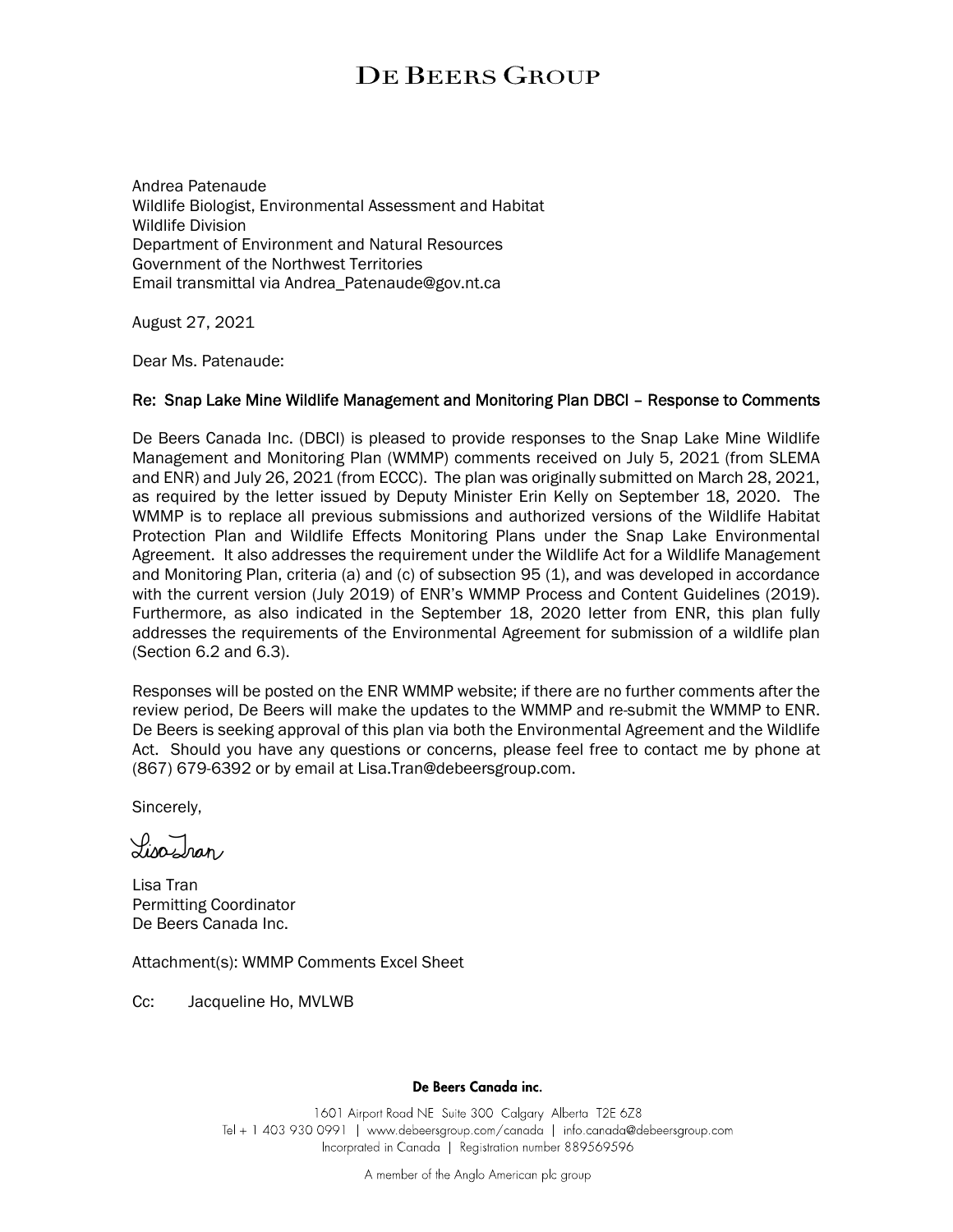## DE BEERS GROUP

 Lee Ann Malley, GNWT Loretta Ransom, GNWT Grace Mackenzie, TG Jessica Hurtubise, NSMA Sarah Gillis, YKDFN Glen Guthrie, LKDFN Shin Shiga, SLEMA Michael Roesch, CIRNAC Sarah McLean, DBCI Michelle Peters, DBCI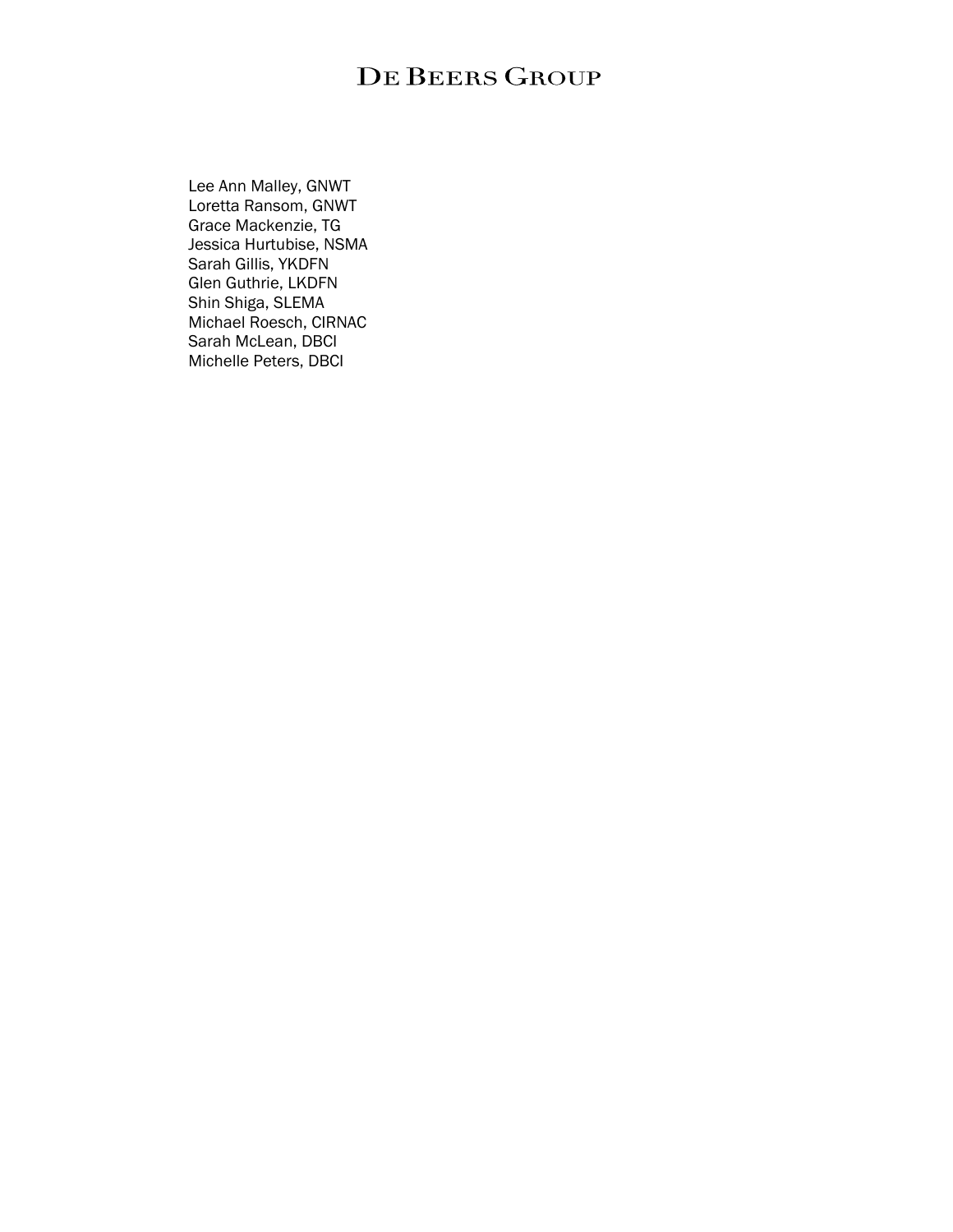|                 | Be as specific as you think<br>is appropriate: for<br>tation example a section or<br>page of the document                                                                                                                                                                     | Comments should contain all the information needed for the ENR and the proponent to understand the rationale for the accompanying recommendation.                                                                                                                                                                                                                                                                                                                                                                                                                                                                                                                                                                                                                                                                                                                                                                                                                                                                                                                                                                                                                                                                                                                                                                                                                                                                                                                                                                                                                                                                                                                                                                                                                                                                                                                                                                                                                                                                                                                                                                                                                                                                                                                                                                                                                                                                                                                                                                                                                                                                                                                                                                                                                                                                                                                                                                                                                                                                                                            | <b>RECOMMENDATION</b><br>Recommendations should be as specific as possible, relating to<br>the issues raised in the "comment". Recommendations should<br>inform decision, or direct ENR (or the proponent) to action<br>something.                                                                                                                                                                                                                                                                                                                                                                                                                                                                |                                                                                                                                                                                                                                                                                                                                                                                                                                                                                                                                                                                                                                                                                                                                                                                                                                                                                                                                                                                                                                                                                                                                                                                                                                                                                                                                                                                                                                                                                                                                                                                                                                                                                                                                                                                                                                                                                                                                                                                                                                                                                                                                                                                                                                                                                                                                                                                                                                                                                                                                                                                                                                                                                                                                                                                                                                                                                                                                                                                                                                                                                                                                                                                           |
|-----------------|-------------------------------------------------------------------------------------------------------------------------------------------------------------------------------------------------------------------------------------------------------------------------------|--------------------------------------------------------------------------------------------------------------------------------------------------------------------------------------------------------------------------------------------------------------------------------------------------------------------------------------------------------------------------------------------------------------------------------------------------------------------------------------------------------------------------------------------------------------------------------------------------------------------------------------------------------------------------------------------------------------------------------------------------------------------------------------------------------------------------------------------------------------------------------------------------------------------------------------------------------------------------------------------------------------------------------------------------------------------------------------------------------------------------------------------------------------------------------------------------------------------------------------------------------------------------------------------------------------------------------------------------------------------------------------------------------------------------------------------------------------------------------------------------------------------------------------------------------------------------------------------------------------------------------------------------------------------------------------------------------------------------------------------------------------------------------------------------------------------------------------------------------------------------------------------------------------------------------------------------------------------------------------------------------------------------------------------------------------------------------------------------------------------------------------------------------------------------------------------------------------------------------------------------------------------------------------------------------------------------------------------------------------------------------------------------------------------------------------------------------------------------------------------------------------------------------------------------------------------------------------------------------------------------------------------------------------------------------------------------------------------------------------------------------------------------------------------------------------------------------------------------------------------------------------------------------------------------------------------------------------------------------------------------------------------------------------------------------------|---------------------------------------------------------------------------------------------------------------------------------------------------------------------------------------------------------------------------------------------------------------------------------------------------------------------------------------------------------------------------------------------------------------------------------------------------------------------------------------------------------------------------------------------------------------------------------------------------------------------------------------------------------------------------------------------------|-------------------------------------------------------------------------------------------------------------------------------------------------------------------------------------------------------------------------------------------------------------------------------------------------------------------------------------------------------------------------------------------------------------------------------------------------------------------------------------------------------------------------------------------------------------------------------------------------------------------------------------------------------------------------------------------------------------------------------------------------------------------------------------------------------------------------------------------------------------------------------------------------------------------------------------------------------------------------------------------------------------------------------------------------------------------------------------------------------------------------------------------------------------------------------------------------------------------------------------------------------------------------------------------------------------------------------------------------------------------------------------------------------------------------------------------------------------------------------------------------------------------------------------------------------------------------------------------------------------------------------------------------------------------------------------------------------------------------------------------------------------------------------------------------------------------------------------------------------------------------------------------------------------------------------------------------------------------------------------------------------------------------------------------------------------------------------------------------------------------------------------------------------------------------------------------------------------------------------------------------------------------------------------------------------------------------------------------------------------------------------------------------------------------------------------------------------------------------------------------------------------------------------------------------------------------------------------------------------------------------------------------------------------------------------------------------------------------------------------------------------------------------------------------------------------------------------------------------------------------------------------------------------------------------------------------------------------------------------------------------------------------------------------------------------------------------------------------------------------------------------------------------------------------------------------------|
| <b>REVIEWER</b> | t area aenera<br><b>TOPIC</b>                                                                                                                                                                                                                                                 | <b>COMMENT</b>                                                                                                                                                                                                                                                                                                                                                                                                                                                                                                                                                                                                                                                                                                                                                                                                                                                                                                                                                                                                                                                                                                                                                                                                                                                                                                                                                                                                                                                                                                                                                                                                                                                                                                                                                                                                                                                                                                                                                                                                                                                                                                                                                                                                                                                                                                                                                                                                                                                                                                                                                                                                                                                                                                                                                                                                                                                                                                                                                                                                                                               | RECOMMENDATION                                                                                                                                                                                                                                                                                                                                                                                                                                                                                                                                                                                                                                                                                    | PROPONENT RESPONSE                                                                                                                                                                                                                                                                                                                                                                                                                                                                                                                                                                                                                                                                                                                                                                                                                                                                                                                                                                                                                                                                                                                                                                                                                                                                                                                                                                                                                                                                                                                                                                                                                                                                                                                                                                                                                                                                                                                                                                                                                                                                                                                                                                                                                                                                                                                                                                                                                                                                                                                                                                                                                                                                                                                                                                                                                                                                                                                                                                                                                                                                                                                                                                        |
| SLEMA           | teplacement of aerial<br>rveys with collared<br>aribou for ZOI<br>tonitoring (Tier 2)<br>WMMP. Section 3.1.1) v.<br>de Beers' response to<br><b>EMA</b> recommendat<br>10 and 11 from 2019<br>nnual Report review                                                             | In SLEMA's review of the Snap Lake 2020 WEMP and WWHPP annual reports, we requested clarification on trigger thresholds for conducting aerial caribou surveys. As the<br>ent included citing information from the 19 March 2021 Tier 2 WMMP, the comment and reco<br>ndations still apply and have been copied again hen<br>ommendations 10 and 11 from SLEMA's Comments on 2019 Annual Reports have not been adequately addressed. De Beers responded that aerial/reconnaissance caribou<br>urveys will be completed should there be sufficient caribou in the RSA to trigger surveys, and that the triggers are outlined in the updated WEMP (2020). SLEMA understands<br>that the Snap Lake Mine Tier 2 WMMP (19 March 2021) is meant to combine the WEMP and WWHPP; however, there is no information about triggers for aerial caribou<br>urveys in this document. Section 3.1.1 of the Tier 2 WMMP states that "Aerial surveys have not been triggered since 2012. Instead of collecting aerial survey data during<br>losure and post-closure. De Beers will use collared caribou data to complete 20I monitoring." If De Beers intends to continue conducting aerial surveys when triggered by<br>afficient number of caribou groups, please clarify this plan/commitment in the Tier 2 WMMP and annual reports, and clearly explain what the trigger thresholds are.<br>addition, in Section 3.1.1.5 of the Tier 2 WMMP, De Beers states that they will complete analysis of collar data at the end of the closure (1996 to end of closure), and once<br>during post-closure (1996 to post-closure), "depending on availability of collar data in the Mine study area." If collar data are not available then the proposed caribou<br>initoring program for Snap Lake Mine closure and post-closure would not be able to meet the monitoring objectives (Sections 3.1 and 3.1.1): to determine whether caribo<br>ehaviour changes in relation to Mining activities, and whether a caribou ZOI changes in relation to mining activity. Adaptive management may be needed if collar data are<br>not available, such as (additional) triggers for aerial surveys or other means of monitoring caribou (e.g., ground-based surveys and/or remote cameras).<br>egarding collar data analyses, how many years of post-closure data will be used to compare to pre-closure? To enable valid before-after comparisons, SLEMA recommends<br>not to rely on a single year of post-closure data, but to look at patterns over several years post-closure for comparison to the many pre-closure years analyzed. Based on the<br>the Integrated Schedule of Closure Activities (FCRP, Section 8), post-closure environmental monitoring programs are planned for a minimum of 5 years and up to 20 years.<br>ming the post-closure phase begins in 2026 (after a 4-year period for closure activities), there will be 30 years of pre-closure collar data available for comparison.                                                                               | ) Please clarify whether aerial caribou surveys can still be<br>iggered by a sufficient number of caribou groups obs<br>ing closure and post-closure phases of the Mine.<br>Please clarify what the trippers are for aerial caribou surv<br>these are not indicated in the Tier 2 WMMP<br>Please provide further information and rationale about<br>ollar data analyses that will allow for before-after<br>mparisons of spatial caribou patterns pre- and post-close<br>Please explain what type(s) of caribou monitoring and<br>alvses will be conducted if GNWT-ENR collar data are not<br>ilable in the Mine study area.                                                                      | ) De Beers does not intend to continue aerial surveys during the closure and post-closure phases of the Mine. The GNWT-ENR supports using radio collar data for Zone of Influence monitoring.<br>Triggers for aerial surveys are not included in the Tier 2 WMMP. The aerial surveys have been replaced with 201 monitoring using collared caribou<br>3) Collar data will be used to analyze whether caribou behaviour (distribution) changes in relation to mining activity through time (e.g., mining phases of baseline, construction, operation, closure, post-closure) after ac<br>factors. Collared caribou location data provided by GNWT-ENR are preferred by De Beers because they are collected independent of Snap Lake Mine and represent the behaviour of individual caribou. The data can also be used t<br>source selection (Manley et al. 2002) including changes in the selection of habitat with proximity to Snap Lake Mine (see Golder 2016). Ideally the amount of data used for comparisons will be balanced but this may not be p<br>that variation in length (time) of mine phases and numbers of collared caribou available are variable. While the results will be generally informative about caribou distribution and mine activity, they will not lead to cha<br>nap Lake Mine.<br>4) The GNWT-ENR uses collared caribou to track the distribution of caribou herds over time. Long-term results from aerial surveys at Snap Lake Mine show that few caribou have occurred near the study area including during b<br>and that the patterns over time are consistent with the distribution of collared Bathurst caribou (Golder 2013). Aerial surveys were not completed in 2013 and 2014 because of insufficient numbers of caribou in the study ar<br>went into care and maintenance in 2015 so Golder (2013) are the most relevant results. The WMMP also includes other types of wildlife monitoring at the Mine site during the closure phase such as Site Surveillance monitorin<br>eriods of Mine site activity and remote camera monitoring during periods of inactivity (Section 2.2.). Analyses of these data will focus on causes of incidents and whether additional mitigation can be applied. Remote camer<br>capture wildlife use of reclaimed areas or potentially wildlife injuries or mortalities should they occur. These ongoing methods for monitoring caribou will continue regardless of the number of collared caribou in the stud<br>References<br>Golder. 2013. Snap Lake Mine: Analysis of Effects on Wildlife, 1999 to 2012. Prepared for De Beers Canada Inc. by Golder Associates Ltd. Yellowknife, NWT<br>Golder. 2016. Bathurst Caribou Winter Range Resource Selection: Patterns Related to Land Cover, Wildfire, Development and Traditional Knowledge. Prepared for the Cumulative Impact Monitoring Program, Government of the Nort<br>erritories by Golder Associates Ltd. Yellowknife, NW1<br>Manly, B.F.J., McDonald, L.L., Thomas, D.L., McDonald, T.L., and Erickson, W.P. 2002. Resource Selection by Animals: Statistical Analysis and Design for Field Studies, 2nd edition. Kluwer Press, Boston, Massachusetts. |
|                 |                                                                                                                                                                                                                                                                               |                                                                                                                                                                                                                                                                                                                                                                                                                                                                                                                                                                                                                                                                                                                                                                                                                                                                                                                                                                                                                                                                                                                                                                                                                                                                                                                                                                                                                                                                                                                                                                                                                                                                                                                                                                                                                                                                                                                                                                                                                                                                                                                                                                                                                                                                                                                                                                                                                                                                                                                                                                                                                                                                                                                                                                                                                                                                                                                                                                                                                                                              |                                                                                                                                                                                                                                                                                                                                                                                                                                                                                                                                                                                                                                                                                                   |                                                                                                                                                                                                                                                                                                                                                                                                                                                                                                                                                                                                                                                                                                                                                                                                                                                                                                                                                                                                                                                                                                                                                                                                                                                                                                                                                                                                                                                                                                                                                                                                                                                                                                                                                                                                                                                                                                                                                                                                                                                                                                                                                                                                                                                                                                                                                                                                                                                                                                                                                                                                                                                                                                                                                                                                                                                                                                                                                                                                                                                                                                                                                                                           |
| <b>SLEMA</b>    | pecies of concern for<br>he Snap Lake Mine (Tie<br>WMMP, Section 1.5,<br>Table 1-1) vs. species at<br>risk shown in 2020 WEMP<br>and WWHPP annual<br>ports                                                                                                                    | Section 1.5 of the Tier 2 WMMP states that there are currently six species of concern that may interact with the Mine, shown in Table 1-1 as barren-ground caribou, grizzly<br>sear (western population), wolverine (note that the "western population" is a non-active status under the federal SARA), peregrine falcon (anotum/tundrius), rusty blackbird<br>and short-eared owl. In the 2020 WEMP and WWHPP annual reports, these tables showing species at risk have been updated to include bank swallow (Threatened under<br>SARA), barn swallow (Threatened under SARA), lesser yellowiegs (assessed as Threatened by COSEWIC, currently no SARA status), and red-necked phalarope (Special Concer<br>under SARA). These species should be included in the Tier 2 WMMP and monitored like the other at-risk bird species - i.e., habitat loss and site monitoring (particularly for<br>nesting activity). In particular, barn swallows have previously been observed nesting at the mine site/on project infrastructure (2019 wildlife logs, Appendix A of 2019 WWHPP<br>hual Report), and care must be taken to not destroy nests during decommissioning.<br>addition, the wolverine's Species at Risk (NWT) Act status should be "No Status" rather than Not at Risk) in Table 1-1 and on page 1-2 in Section 1.1. In Section 2.2 (page 2-<br>3), it is incorrectly stated that the peregrine falcon (anatum/tundrius) is designated as a species of Special Concern by COSEWIC but has no status federally or territorially. Ti<br>cies is currently listed as Special Concern under Schedule 1 of SARA (but under consideration for change) and was assessed as Not at Risk by COSEWIC in 2017.                                                                                                                                                                                                                                                                                                                                                                                                                                                                                                                                                                                                                                                                                                                                                                                                                                                                                                                                                                                                                                                                                                                                                                                                                                                                                                                                                   | 1) Please include additional species at risk observed or<br>pected in the wildlife regional study area into the Tier 2<br>MMP, as identified in the 2020 WWHPP and WEMP annual<br>2) Please ensure that territorial and federal species at risk<br>onservation statuses (including official listings under Acts and<br>asssessed by COSEWIC and NWT SARC) are periodically<br>lewed and updated in the Tier 2 WMMP and other relate<br>piert documents                                                                                                                                                                                                                                            | 1) De Beers will add additional soecies at risk observed or expected in the wildlife regional study area to the Tier 2 WMMP, as identified in the 2020 WWHPP and WEMP.<br>2) De Beers will review and update territorial and federal species at risk conservation statuses in the Tier 2 WMMP                                                                                                                                                                                                                                                                                                                                                                                                                                                                                                                                                                                                                                                                                                                                                                                                                                                                                                                                                                                                                                                                                                                                                                                                                                                                                                                                                                                                                                                                                                                                                                                                                                                                                                                                                                                                                                                                                                                                                                                                                                                                                                                                                                                                                                                                                                                                                                                                                                                                                                                                                                                                                                                                                                                                                                                                                                                                                             |
| <b>SLEMA</b>    | MVEIRB R13 (Caribou<br>ntection Plan) for the<br>Snap Lake EA and the<br>mited mitigation<br>easures for caribou and<br>2 WMMP                                                                                                                                                | In Table 1-2 of the Tier 2 WMMP, the wildlife-related measure R13 from the MVEIRB's report on the EA for the Snap Lake Project states that "De Beers shall, in consultation<br>ith the GNWT, develop a Caribou Protection Plan that imposes increasingly stringent mitigation measures as the number of animals potentially exposed to disturbance from<br>the site increases." De Beers' response/outcome in Table 1-2 is that mitigation and monitoring to protect caribou was incorporated into the 2008 WMP. In the Tier 2 WMMP<br>package, aside from OP 194 (Operating Procedure likely mislabeled as "Bear Deterrents"; but see further review comments below in Line 12) that briefly discusses herding of<br>caribou away from hazardous areas, and Section 5.5 in OP 014 (Environmental Inspections) that involves checking for caribou within 100 m of the airstrip prior to inbound<br>ther wildlife in the Tier aircraft landing, there are no other mitigation measures for caribou.<br>iverall, the Tier 2 WMMP focuses mostly on wildlife monitoring, while wildlife management and mitigation are lacking. It is unclear whether De Beers will continue to follow<br>the WMP produced 13 years ago. We recommend that applicable management and mitigation measures, such as 2008 WMP, be incorporated into the Tier 2 WMMP. The level<br>of sensory disturbance during periods of closure are predicted to be higher than during operation and care and maintenance, and similar to construction due to an increased<br>presence of people and machinery required for decommissioning/demolition and reclamation of Mine facilities and infrastructure (Tier 2 WMMP, Section 3, page 3-1). Hence,<br>the mitigation actions listed in Section 1.8, pages 1-13 and 1-14, which were applied during construction and operation, should also be applied during the Mine closure phase.<br>vever, there are few details in the main body of the Tier 2 WMMP and no other OPs in Appendix B that explain how measures such as "wildlife will have the right-of-way<br>on roads" will be undertaken. Clear protocols and decision frameworks for adaptive mitigation (i.e., increasingly stringent mitigation measures as disturbance increases) are<br>eded to ensure that mitigation actions are properly implemented.<br>n the case of wildlife having the right-of-way on roads, a decision framework could include distance triggers for slowing down and stopping, modified for the number of<br>caribou and presence of calves observed and their direction of travel. SLEMA notes that Section 5.3.2 in EP-DOP 001 (Operating Procedure - Winter Road Wildlife and Public<br>Use Surveillance) includes enforcing wildlife-related rules of the road including "giving the right-of-way to wildlife, slowing to 10km/h when wildlife are present, and turning<br>off bright headlights when stopped at night due to wildlife presence on the road." While these details are informative, it would be better to clarify when wildlife are | L) Please incorporate wildlife mitigation and managemer<br>asures (including/especially for caribou) that may have<br>ded due to learning that has occurred between 2008 and<br>2021. It is expected that these measures will address the<br>MVEIRB's recommendation for increasingly stringent<br>tigation measures for caribou as potential disturbance<br>pacts increase.<br>Please ensure that policy-type statements such as "wildlifi<br>will have the right-of-way on roads" are accompanied by<br>ficient procedural information to allow all Mine staff to<br>dertake appropriate mitigation to avoid and minimize bot<br>rect and indirect effects, following the mitigation hierarchy. | 1) De Beers will revise the Tier 2 WMMP to clarify that mitigation related to reducing wildlife incidents and sensory disturbances during construction and operations will continue to be implemented during closure. In addit<br>proprate caribou protection measures outlined in the 2008 WMP for the closure phase. This includes<br>en outlined in the Snap Lake Mine 2008 WMP into the Tier 2 . All sightings of caribou will be reported to the on-site Environment Department, and will be communicated to all vehicle operators.<br>MMP, and any additional mitigation measures anticipated as e Caribou will not be blocked from crossing Mine-related roads or the airstrip. If caribou are crossing or attempting to cross the winter or site roads, then traff<br>ttern until the caribou have completed their crossing of the airstrip.<br>. Caribou within 100 m of the airstrip, site service roads, or winter access roads will be monitored.<br>Caribou will only be herded away from roads or the airstrip in specific circumstances, such as an emergency<br>All caribou management actions will be reported in the annual report of the WMM<br>2) Be Beers will add additional procedural information to EP-DOP-001 related to wildlife having the right-of-way on roads. Vehicle-related mortalities have been extremely rare at Snap Lake Mine, which De Beers attributes t<br>nitization such as low speed limits, the existing right-of-way policy and diligent drivers.<br>De Beers. 2010. Snap Lake Mine: Wildlife Effect Monitoring Program 2009 Annual Report. Prepared for De Beers Canada Inc. by Golder Associates Ltd. Yellowknife, NWT.                                                                                                                                                                                                                                                                                                                                                                                                                                                                                                                                                                                                                                                                                                                                                                                                                                                                                                                                                                                                                                                                                                                                                                                                                                                                                                                                                                                                                                                                                                                  |
| <b>SLEMA</b>    |                                                                                                                                                                                                                                                                               | dered to be "oresent" to trigger vehicle slow-down to 10 km/h - would this only apply when animals are on the road? Or would Mine staff take a conservative app<br>ationale for 20 m buffer One of the mitigation actions previously implemented at the Snap Lake Mine during construction and operation (Tier 2 WMMP, Section 1.8, page 1-13) is that "20 m buffer                                                                                                                                                                                                                                                                                                                                                                                                                                                                                                                                                                                                                                                                                                                                                                                                                                                                                                                                                                                                                                                                                                                                                                                                                                                                                                                                                                                                                                                                                                                                                                                                                                                                                                                                                                                                                                                                                                                                                                                                                                                                                                                                                                                                                                                                                                                                                                                                                                                                                                                                                                                                                                                                                          |                                                                                                                                                                                                                                                                                                                                                                                                                                                                                                                                                                                                                                                                                                   | 1) Please provide rationale for the generic 20 m buffer zone to  1) De Beers will revise this mitigation to state that ECCC's guidelines (ECCC 2019) regarding application of buffer zones to bird nests will be followed. De                                                                                                                                                                                                                                                                                                                                                                                                                                                                                                                                                                                                                                                                                                                                                                                                                                                                                                                                                                                                                                                                                                                                                                                                                                                                                                                                                                                                                                                                                                                                                                                                                                                                                                                                                                                                                                                                                                                                                                                                                                                                                                                                                                                                                                                                                                                                                                                                                                                                                                                                                                                                                                                                                                                                                                                                                                                                                                                                                             |
|                 | nes around active ne<br>und at site (Tier 2<br>WMMP, Section 1.8, page<br>1-13) and Bird Nesting<br>Jata Sheet (CL 117)                                                                                                                                                       | nes are used around active nests found at site." Please provide the rationale for this buffer zone/setback distance and whether larger distances are applied to more sensiti<br>ecies (e.g., species that are less tolerant to human disturbance, those that have low annual reproductive output such as raptors). ECCC used to prescribe buffer zones for<br>some species/groups, but they now recommend determining the setback distance on a case-by-case basis: https://www.canada.ca/en/environment-climate-<br>hange/services/avoiding-harm-migratory-birds/reduce-risk-migratory-birds.html#toc5. Note also that in SLEMA's previous reviews of 2019/2020 Snap Lake Mine project<br>ocuments, we requested that any mitigation applied for active nests (e.g., setback distance, monitoring duration/frequency, confirmation of nesting success/failure) be<br>cluded in the WWHPP annual report. Without reporting on this information, it is not possible to fully assess whether mitigation measures applied at the Mine site for activ<br>ests were sufficient.<br>Regarding wildlife surveys that will be conducted immediately prior to closure activities involving decommissioning/demolition of infrastructure or areas where mobile<br>equipment will be used for reclamation or rehabilitation, Section 5.1 of OP 014 (Operating Procedure - Environmental Inspections) states that "activities will not commence<br>until the survey inspections are complete and the facilities or areas are deemed not to contain wildlife, nests, eggs, or young", and this OP is accompanied by the Bird Nesting<br>Data Sheet (CL 117). However, the data fields on CL 117 would not be sufficient to meet the policy noted above for when activities may commence or resume. For example,<br>there should be additional fields to document the presence of eggs or young, a prediction field for when the nest is likely to fledge based on the stage of the nest and known<br>pecies-specific schedules (e.g., published accounts from the Cornell Lab of Ornithology's Birds of the World database), and space for daily/weekly monitoring updates unti<br>the nest is empty. The form could also include reporting information and actions taken, such as notifying the Environmental Coordinator/GNWT-ENR/ECCC, establishing buffi<br>one distance and notifying relevant Mine staff to avoid activity in this area, etc. It is also important to accurately identify the species and understand bird behaviou<br>especially for species at risk and if setback distances are to be established on a case-by-case basis, as per ECCC recommendations). As such, data fields for the species and                                                                                                                                                                                                                                                                                                                                                 | e applied at active bird nests found at site, and whether<br>dated ECCC recommendations regarding buffer zones and<br>thack distances were considered<br>I) Please modify the Bird Nesting Data Sheet (CL 117) as<br>quested in the Comments column to ensure that all<br>tinent data are recorded to inform mitigation/manage<br>ird nests found on site.                                                                                                                                                                                                                                                                                                                                        | suired for the species encountered. Based on most recent auidance from ECCC. buffer zones are expected to vary between 5 m to 100 m depending on the species and tolerance to disturbance<br>2) De Beers agrees to modifying the Bird Nesting Data Sheet as requested. De Beers does not agree that there is a need to predict nest age or hatch date since the nest activity will continue to be monitored so that closure<br>ommence when a nest is no longer active<br>sasures, and to allow for transparency of reporting for active ECCC. 2019. Guidelines to reduce risk to migratory birds: establishing buffer zones and setback distances. Available at: Guidelines to reduce risk to migratory                                                                                                                                                                                                                                                                                                                                                                                                                                                                                                                                                                                                                                                                                                                                                                                                                                                                                                                                                                                                                                                                                                                                                                                                                                                                                                                                                                                                                                                                                                                                                                                                                                                                                                                                                                                                                                                                                                                                                                                                                                                                                                                                                                                                                                                                                                                                                                                                                                                                                  |
| <b>SLEMA</b>    | Wildlife Sightings Log (CL<br>031) and usage fo<br>wironmental<br>spections (OP 014).<br>emote Camera<br>onitoring (OP 201),<br>Vildlife/Bear Deterrent<br>(OP 194), and Responding<br><b>Bears or Aggressive</b><br>nimals At or Near SLM<br>Emergency Situation)<br>OP 0781 | The use of a wildlife log for monitoring is mentioned in various sections of the Tier 2 WMMP; however, the only log form that is included is on page 6 of OP 014<br>ental Inspections). As this log form is untitled and unnumbered, it is unclear whether this is the "Wildlife Sightings Log (CL 031)" as noted in Section 5.3 of OP 014<br>r recording bird use of the water management ponds. It is also unclear if this is a standard form that will be or has been used for other monitoring programs/surveys, such as<br>mote Camera Monitoring (OP 201). If this is the standard wildlife sightings log for systematic and incidental wildlife observations at the Mine, it is insufficient for capturing<br>l of the intended data as described in the Tier 2 WMMP.<br>or example, it is noted in Section 2.2.3.2 (Monitoring of Wildlife Presence within the Mine Site) of the Tier 2 WMMP that observers will record the location, survey time and<br>duration, species observed, the number of animals, sex and age (if possible), approximate distance from site infrastructure, and GPS coordinates. Observers will also record<br>any other details that could be considered important (e.g., injured wildlife, wildlife consuming waste). Similarly, in Section 2.2 of OP 201, for every incidental observation<br>during camera deployment and retrieval, observers will record the species, number of individuals, date and time, sex and age (if possible), location, and vegetation or<br>disturbance types using the wildlife sightings log. However, the log form on page 6 of OP 014 does not include data fields for sex/age, distance from infrastructure, or<br>egetation/disturbance<br>rthermore, in Section 5.1 of OP 194 ("Bear Deterrents"), reported wildlife presence to be documented in the "Wildlife log" includes information such as who is calling the<br>report in, where is the animal spotted, what direction is the animal moving, and whether there are people working in that general area. Section 3.3.1 in OP 078 (Responding to the animal spotter) and the spatial end of the<br>e "Wildlife Monitoring Log". It is likely that these aggressive animal sightings are recorded on a different form; however, this assumption could not be confirmed during<br>view since a wildlife (monitoring) log was not attached to either OP 194 or OP 178.                                                                                                                                                                                                                                                                                                                                                                                                                                                                                                                                                                                                                                                           | Please clarify whether wildlife sightings form included on<br>page 6 of OP 014 is meant for only Environmental Inspectio<br>some (or all) wildlife monitoring program components. If<br>different forms will be used, please attach these to the other<br>OPs, as appropriate.<br>Please ensure that wildlife log form(s) include space/fields<br>for all information and data that need to be collected to meet<br>b objectives of the Tier 2 WMMP.                                                                                                                                                                                                                                              | 1) De Beers will add a title to the wildlife sightings form on page 6 of OP 014. The form is generic to all wildlife sightings at site including incidental observations and observations collected during the systematic envi<br>2) De Beers will revise wildlife log form(s) to add space/fields for all the information needed to collect to meet the objectives of the Tier 2 WMMP.                                                                                                                                                                                                                                                                                                                                                                                                                                                                                                                                                                                                                                                                                                                                                                                                                                                                                                                                                                                                                                                                                                                                                                                                                                                                                                                                                                                                                                                                                                                                                                                                                                                                                                                                                                                                                                                                                                                                                                                                                                                                                                                                                                                                                                                                                                                                                                                                                                                                                                                                                                                                                                                                                                                                                                                                   |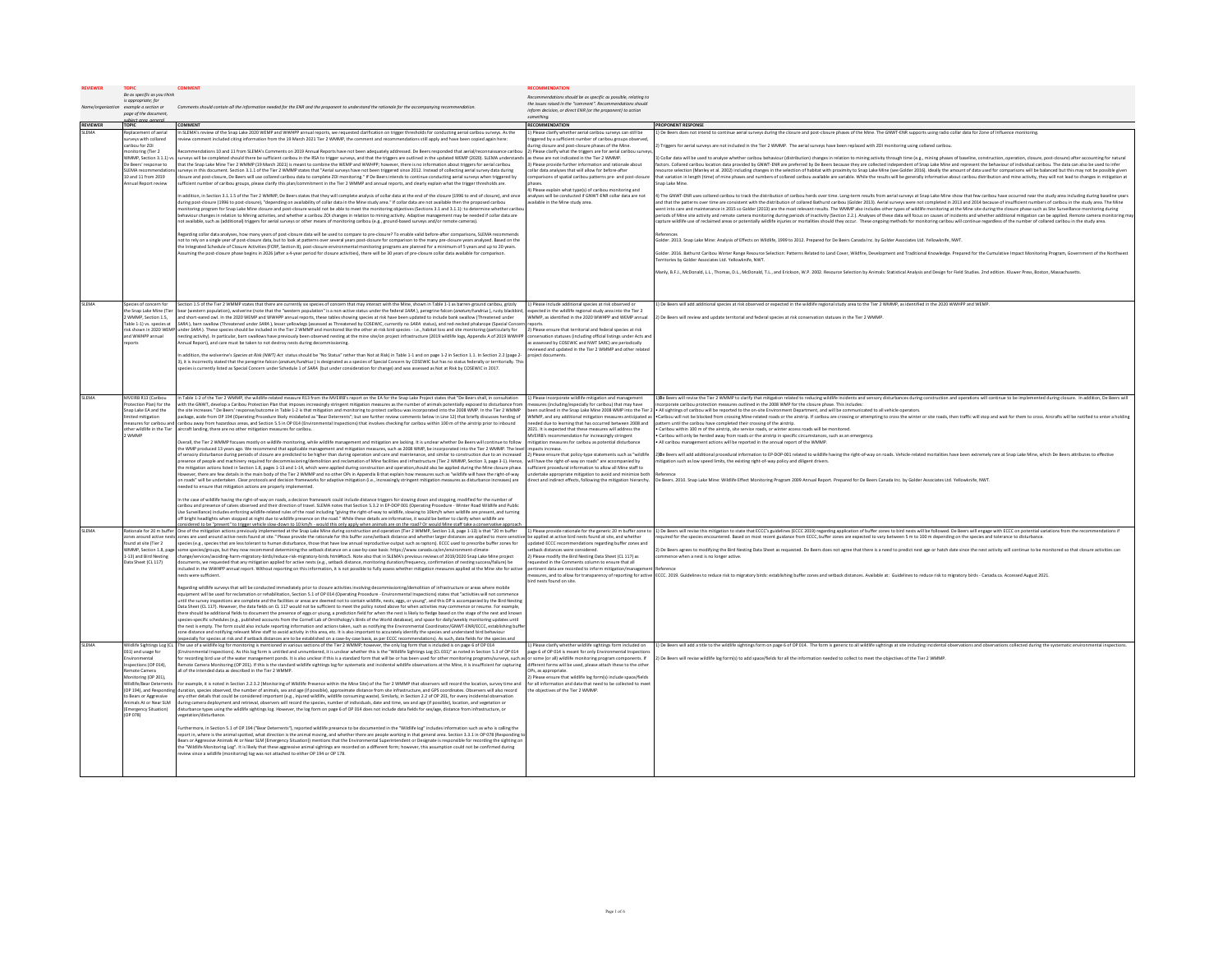| <b>REVIEWER</b> | TOPIC                      | <b>COMMENT</b>                                                                                                                                                                                          | RECOMMENDATION                                                 | PROPONENT RESPONSE                                                                                                                                                                                                             |
|-----------------|----------------------------|---------------------------------------------------------------------------------------------------------------------------------------------------------------------------------------------------------|----------------------------------------------------------------|--------------------------------------------------------------------------------------------------------------------------------------------------------------------------------------------------------------------------------|
| <b>SLEMA</b>    | ler 2 WMMP monitori        | elated to SLEMA's previous comment about the wildlife sightings log(s) used for Snap Lake Mine (Line 8), the form on page 6 of OP 014 (Environmental Inspections) is simila                             | Please clarify whether Environmental Inspections (OP 0194)     | )) Environmental Inspections (OP 0194) is related to wildlife Site Surveillance monitoring as part of the former WWHPP and now the WMMP. OP 0194 provides details about the frequency of inspections at specific parts of the  |
|                 |                            |                                                                                                                                                                                                         |                                                                |                                                                                                                                                                                                                                |
|                 |                            | schedule, wildlife log, and to the wildlife log summary provided in Appendix A of the WWHPP annual report. Therefore, it may be reasonable to assume that a similar (if not the same) log form has been | related to the Wildlife Site Surveillance Monitoring part of   | ny wildlife observed during those surveys will be recorded on the appropriate data sheet. The surface Mine Components that will be surveyed systematically are described in Section 2.2.3.2 and include the North Pile and rel |
|                 | relationship to Wildlife   | sed for wildlife sightings during previous years (and project phases) of monitoring. Thus, information such as the animals' sex and age do not appear to have been collected                            | e WWHPP. If so, please explain the survey schedule and         | aggement System and Surface Infrastructure areas. Survey effort will be largely consistent in all areas (Section 2.2.4), however, situations may arise where staff need to prioritize effort and respond to emergencies (e.g., |
|                 | Site Surveillance          | ring previous years of wildlife monitoring; and the wildlife sightings log form needs to be modified to include fields for pertinent information. It would also be useful to                            | location of effort to different Mine facilities and areas.     | over completion of the survey.                                                                                                                                                                                                 |
|                 | Monitoring for the         | parate observations made during systematic surveys conducted by qualified Environment personnel (e.g., Environmental Inspections as part of OP 014, Wildlife Site                                       | ) For future reporting of the Tier 2 WMMP, please separate     |                                                                                                                                                                                                                                |
|                 | <b>WWHPP</b>               | rveillance Monitoring for the WWHPP) from purely incidental observations made by any Mine staff. SLEMA understands that the 2019 and 2020 WWHPP annual reports (the                                     |                                                                | stematic vs. incidental wildlife observations such that survey 2) De Beers will separate systematic vs. incidental wildlife observations in future reporting of the Tier 2 WMMP                                                |
|                 |                            | only ones we have reviewed) were completed during the extended care and maintenance (ECM) phase, and therefore systematic wildlife surveys had not been conducted in                                    | ffort and temporal trends can be assessed using systemati-     |                                                                                                                                                                                                                                |
|                 |                            |                                                                                                                                                                                                         |                                                                |                                                                                                                                                                                                                                |
|                 |                            | ose years. However, we expect to see separate reporting for systematic ys, incidental observations as the mine moyes into the closure and post-closure phases, including                                | urvey results.                                                 |                                                                                                                                                                                                                                |
|                 |                            | porting on any temporal trends for wildlife incidents (as noted in Sections 2.2.3.2 and 2.2.6 of the Tier 2 WMMP).                                                                                      |                                                                |                                                                                                                                                                                                                                |
|                 |                            |                                                                                                                                                                                                         |                                                                |                                                                                                                                                                                                                                |
|                 |                            | It is unclear whether some of the Environmental Inspections described in OP 014 have already been in place during ECM, and whether they are related to the Wildlife Site                                |                                                                |                                                                                                                                                                                                                                |
|                 |                            | iurveillance Monitoring conducted as part of the WWHPP. If these inspection/site surveillance tasks and schedule are the same, then we would expect monitoring results fo                               |                                                                |                                                                                                                                                                                                                                |
|                 |                            | each Mine facility, work area, and waste storage area to be available every two weeks (as per Sections 5.2 and 5.3 of OP 014). However, the number of surveys at Mine                                   |                                                                |                                                                                                                                                                                                                                |
|                 |                            | cilities ranged from 2 at the power plant/water treatment plant to 58 in "other areas" (e.g., truck shop, fuel storage area, domestic waste water treatment plant) over the                             |                                                                |                                                                                                                                                                                                                                |
|                 |                            | urse of 15 weeks in 2020 (May 3 to Aug 16), as described in the 2020 WWHPP Annual Report. In SLEMA's review of the annual report, submitted in May 2021, we requested                                   |                                                                |                                                                                                                                                                                                                                |
|                 |                            |                                                                                                                                                                                                         |                                                                |                                                                                                                                                                                                                                |
| <b>SLEMA</b>    | Action levels for          | n Section 4 of the Tier 2 WMMP, De Beers states that "action levels [for adaptive management] for vegetation loss will not be considered given that the Snap Lake Mine                                  | Please modify Section 4 (Action Levels for Adaptive            | 1) The trigger for habitat loss is the footprint extent approved by permitting and leases. Exceedance of this would require approval of an amendment to the Mine plan and new lease (i.e., the management actions).            |
|                 | egetation loss will not    | tprint and layout are ultimately governed by the required land use permits and leases for the Mine. Although the final Mine footprint may have some variance from that                                  | agement) of the Tier 2 WMMP to include actions levels f        |                                                                                                                                                                                                                                |
|                 | be considered (Tier 2      | sented in the EAR, these changes should be minor, and reclamation is expected to result in positive changes to vegetation communities and associated wildlife habitat in the                            | retation loss and habitat disturbance as noted in the VMP.     | At the end of operations, habitat disturbance by Snap Lake Mine was 89% of the EAR prediction (De Beers 2018). Closure activities are not predicted to increase habitat loss. In contrast, reclamation activities are predicte |
|                 | WMMP, Section 4)           | g-term (during and beyond post-closure). " This statement is inconsistent with the adaptive management proposed in the Vegetation Monitoring Program (VMP v3, Mar                                       | If revisions to the VMP are needed due to triggering of        | is during the post-closure phase                                                                                                                                                                                               |
|                 | despite their inclusion    | 2019) and in the Final Closure and Reclamation Plan (FCRP v1.1, Mar 2021). In the VMP, Table 2-5 shows action levels for both annual/interval monitoring and triggered                                  | igher action levels (e.g., Level III change), ensure that      |                                                                                                                                                                                                                                |
|                 | the Vegetation             | nitoring programs, so it is unclear why De Beers has only included action levels for triggered dustfall monitoring in Section 4 of the Tier 2 WMMP. Of relevance to                                     | visions to the Tier 2 WMMP are also made, as appropriate.      | 2) De Beers policies and procedures are consistent amongst the project documents, including the VMP and WMMP. De Beers does not see the need to adjust the WMMP at this time but remains committed to adaptive management and  |
|                 | fonitoring Program and     | egetation loss and habitat disturbance, the following action levels are proposed in the VMP:                                                                                                            |                                                                | nake changes in the future in consultation with GNWT if warranted.                                                                                                                                                             |
|                 |                            | Area of Impact - 10% change in total disturbance area above EAR predictions                                                                                                                             |                                                                |                                                                                                                                                                                                                                |
|                 | Final Closure and          |                                                                                                                                                                                                         |                                                                |                                                                                                                                                                                                                                |
|                 | <b>Reclamation Plan</b>    | ELC Area - 10% change in area of ELC units above disturbance predicted in the EAR                                                                                                                       |                                                                | <b>Herence</b>                                                                                                                                                                                                                 |
|                 |                            |                                                                                                                                                                                                         |                                                                | De Beers. 2018. 2017 Annual Wildlife and Wildlife Habitat Protection Plan Report. Yellowknife, NWT.                                                                                                                            |
|                 |                            | The VMP provides further information about the Detailed ELC Monitoring Program that may be triggered (and appropriate mitigation identified and recommended) should                                     |                                                                |                                                                                                                                                                                                                                |
|                 |                            | these action levels be exceeded. In Section 5.5.3, page 5-57, of the FCRP. De Beers states that reclamation activities associated with establishing the ISP soillways may generat                       |                                                                |                                                                                                                                                                                                                                |
|                 |                            | new land disturbance: therefore, the area of impact and ELC area programs of the VMP will continue into closure and post-closure. If further mitigation and changes to the                              |                                                                |                                                                                                                                                                                                                                |
|                 |                            | VMP are needed, such as additional active revegetation plots due to greater-than-predicted land disturbance, the Tier 2 WMMP may also need to be revised for appropriate                                |                                                                |                                                                                                                                                                                                                                |
|                 |                            |                                                                                                                                                                                                         |                                                                |                                                                                                                                                                                                                                |
|                 |                            | toring for wildlife habitat and wildlife use of habitat (e.g., additional remote cameras targeting new revegetation plots). Regardless, De Beers should ensure that thei                                |                                                                |                                                                                                                                                                                                                                |
| SLEMA           | Action levels for sensor   | n the last paragraph of Section 4 of the Tier 2 WMMP, De Beers states that action levels will not be considered in monitoring for sensory disturbance because "sensory                                  |                                                                | Please provide rationale for why caribou 201 monitoring was 1) The impetus for 201 monitoring comes from feedback from GNWT, in particular feedback received during the 2021 diamond mine wildlife monitoring meeting held in  |
|                 | disturbance will not be    | turbance mechanism(s) causing changes to caribou behaviour outside of the Mine footprint are uncertain and likely related to many sources (e.g., lights, smells, noise, dust                            | lected as the preferred approach if it is not expected to      | ehaviour (distribution) changes in relation to mining activities through time / Mine phase. This analysis can be used to test predictions of the Snap Lake EAR (which is one of the objectives of the WMMP; Section 1.3) and w |
|                 | onsidered (Tier 2          | erating simultaneously. Therefore, 201 monitoring does not directly inform on mitigation but is used to fill an information gap on associated 201 magnitude, extent and                                 | form mitigation, which is part of the purpose of a WMMP        | rmation for future environmental assessments and for ongoing assessment and management of cumulative effects under different development scenarios (Handley 2010)                                                              |
|                 | WMMP, Section 4) and       | luration during closure and post-closure". SLEMA would argue that 1) it may be possible to use ZOI monitoring results to inform mitigation, but that 2) the limited usefulness                          | Please clarify whether any ground-based caribou monitorin      |                                                                                                                                                                                                                                |
|                 | the usefulness of ZOI      | of ZOI monitoring for informing mitigation suggests that this approach is not sufficient for caribou monitoring.                                                                                        | planned prior to and during disruptive closure activities.     | 2) Incidental and Site Surveillance monitoring includes ground-based methods to identify the need for mitigation actions related to wildlife presence at site and their protection during the closure phase. The monitoring wi |
|                 |                            |                                                                                                                                                                                                         |                                                                |                                                                                                                                                                                                                                |
|                 | tonitoring for caribou     |                                                                                                                                                                                                         |                                                                | uch that mitigation measures can be applied prior to the need Environmental Monitors. Section 2.2 of the WMMP includes wildlife surveys prior to decommissioning/demolition activities which represent hazardous areas/activit |
|                 |                            | With respect to point 1, if GNWT-ENR collar data show caribou turning away from the Mine area during times/days when closure activities involving blasting or                                           | or herding caribou away from hazardous areas.                  |                                                                                                                                                                                                                                |
|                 |                            | nolition/heavy industrial activity were occurring, these results may suggest that nearby caribou were being disturbed. That being said, annual review and analysis of collar                            |                                                                |                                                                                                                                                                                                                                |
|                 |                            | data (Section 3.1.1.3) would not enable timely adaptive management to inform immediate mitigation actions, though it may allow for spatial or temporal changes to planned                               |                                                                | andley J. 2010. Report on Diamond Mine Wildlife Monitoring Technical Workshop. Yellowknife, NWT. Canada.                                                                                                                       |
|                 |                            | ctivities for the next year (the closure phase is anticipated to be 4 years: FCRP, Section 8.1). Therefore, regarding point 2, additional on-the-ground caribou monitoring and                          |                                                                |                                                                                                                                                                                                                                |
|                 |                            | daptive management is needed, especially during closure activities that produce greater sensory disturbance. Although OP 194 includes deterring/herding caribou away from                               |                                                                |                                                                                                                                                                                                                                |
|                 |                            | reas that may be considered hazardous, including the airstrip, high traffic areas, where heavy equipment is in use, and where blasting or demolition activities are taking place.                       |                                                                |                                                                                                                                                                                                                                |
|                 |                            |                                                                                                                                                                                                         |                                                                |                                                                                                                                                                                                                                |
|                 |                            | this OP appears to apply to situations when caribou are already in or very close to the hazardous area (though the distance is not defined except for the airstrip, where caribor                       |                                                                |                                                                                                                                                                                                                                |
|                 |                            | thin 100 m will be reported; OP 014, Section 5.5). It is acknowledged in OP 194, Section 5.2.2, that inappropriate/aggressive herding may cause animals to run or exhibit a                             |                                                                |                                                                                                                                                                                                                                |
|                 |                            | Very Alarmed-Panic Escape Response"                                                                                                                                                                     |                                                                |                                                                                                                                                                                                                                |
|                 |                            |                                                                                                                                                                                                         |                                                                |                                                                                                                                                                                                                                |
|                 |                            | As an alternative to causing caribou stress by herding, De Beers should employ an Environmental Monitor to survey the area prior to commencing and during closure activites                             |                                                                |                                                                                                                                                                                                                                |
|                 |                            | and animals within the ZOI should be reported (Section 1.8 of the Tier 2 WMMP, bottom of page 1-12, states that De Beers has completed ZOI monitoring analysis). Depending                              |                                                                |                                                                                                                                                                                                                                |
|                 |                            | on caribou behaviour, direction of movement, number of individuals, and presence of calves, proactive and increasingly stringent mitigation measures (as per MVEIRB R13 in                              |                                                                |                                                                                                                                                                                                                                |
|                 |                            | Table 1-2; see also SLEMA's comments in Line 6), including temporary cessation of Mine closure activities, can be done instead of last-minute herding of caribou. Establishing a                        |                                                                |                                                                                                                                                                                                                                |
|                 |                            | setback distance and suspending activities for caribou would be similar to De Beers' planned mitigation for active bird nests in Section 2.2.3.1 of the Tier 2 WMMP, and may be                         |                                                                |                                                                                                                                                                                                                                |
|                 |                            |                                                                                                                                                                                                         |                                                                |                                                                                                                                                                                                                                |
|                 |                            | ceived as "less risky" to the project schedule since activities may resume once caribou leave the area (e.g., perhaps within an hour rather than weeks).                                                |                                                                |                                                                                                                                                                                                                                |
|                 |                            |                                                                                                                                                                                                         |                                                                |                                                                                                                                                                                                                                |
|                 |                            |                                                                                                                                                                                                         |                                                                |                                                                                                                                                                                                                                |
|                 |                            |                                                                                                                                                                                                         |                                                                |                                                                                                                                                                                                                                |
|                 |                            |                                                                                                                                                                                                         |                                                                |                                                                                                                                                                                                                                |
|                 |                            |                                                                                                                                                                                                         |                                                                |                                                                                                                                                                                                                                |
| <b>SLEMA</b>    |                            | OP 194 is entitled "Bear OP 194 is first referenced in Section 1.8 (Mitigation) of the Tier 2 WMMP as a document with details on deterring wildlife from hazardous areas. However, OP 194 itself is     |                                                                | 1) Please rewrite OP 194 if it is intended to provide procedures [1] De Beers will revise OP 194 to clearly indicate it applies to the use of deterrents with respect to a range of species including caribou, foxes, wolverin |
|                 | leterrents" and is lacking | ntitled "Bear Deterrents" and mostly focuses on bears, although the Purpose (Section 1.0), Scope (2.0), and Procedural steps 5.1 and 5.2 are focused on caribou. This OP also                           | or caribou and other wildlife deterrents, and clarify whether  | that are considered hazardous, not on responding to an aggressive animal.                                                                                                                                                      |
|                 | n details about caribou    | fers to a separate OP 193 on Bear Deterrents that either does not exist or has not been provided with the Tier 2 WMMP package. Overall, OP 194 appears to be a haphazard                                | ere is still a separate OP 193 for Bear Deterrents.            |                                                                                                                                                                                                                                |
|                 | nitigation aside from      | malgamation of procedures and needs to be revised. Given the ecological, cultural, and economic importance of caribou, their territorial and federal (COSEWIC) status as a                              | 2) Please include further details about caribou mitigation and | OP 193 will remain in place as the OP to address the response to aggressive animals such as bears or wolverines.                                                                                                               |
|                 |                            | secies at risk, and their sensitivity to Mine-related stressors, procedures for caribou monitoring and provisions for mitigation and management should entail more than three                           | anagement measures, either in OP 194 or a caribou-specific     |                                                                                                                                                                                                                                |
|                 | erding                     | brief points about wildlife observation reporting and herding. Please see SLEMA's comments in Lines 6 and 11.                                                                                           |                                                                | 1 De Beers will add additional information about caribou mitigation and management in OP 194: also note that some measures are outlined in EP-DOP-001 "Winter Road Wildlife and Public Use"                                    |
|                 |                            |                                                                                                                                                                                                         |                                                                |                                                                                                                                                                                                                                |
|                 |                            |                                                                                                                                                                                                         |                                                                |                                                                                                                                                                                                                                |
|                 |                            | Regarding the caribou-related information that is contained in OP 194. Section 5.1 states that only personnel trained in deterrence actions should respond and attempt to                               |                                                                |                                                                                                                                                                                                                                |
|                 |                            | move animals away from hazardous areas. SLEMA recommends that personnel responsible for deterring caribou should also be trained/have an understanding of caribou                                       |                                                                |                                                                                                                                                                                                                                |
|                 |                            | ehaviour to assess alarm responses and cues for proceeding with deterrents. As noted in Section 5.2.2, "herding should never stimulate a Very Alarmed-Panic Escape                                      |                                                                |                                                                                                                                                                                                                                |
|                 |                            | esponse." The capitalization of this term would suggest that further information is available that defines/depicts this alarm response (i.e., for training purposes), but none is                       |                                                                |                                                                                                                                                                                                                                |
|                 |                            | ovided within this or other OP included with the Tier 2 WMMP package.                                                                                                                                   |                                                                |                                                                                                                                                                                                                                |
|                 |                            |                                                                                                                                                                                                         |                                                                |                                                                                                                                                                                                                                |
|                 |                            |                                                                                                                                                                                                         |                                                                |                                                                                                                                                                                                                                |
|                 |                            |                                                                                                                                                                                                         |                                                                |                                                                                                                                                                                                                                |
|                 |                            |                                                                                                                                                                                                         |                                                                |                                                                                                                                                                                                                                |
| <b>SLEMA</b>    | OP 201 "Remote Camera      | Section 2.2.3.2 of the Tier 2 WMMP states that wildlife cameras will be used at Mine Components to monitor and contribute to the progress of achieving closure objectives                               | Please clarify whether there may be periods during the         | I) Remote cameras will be deployed during both closure and post-closure phase. De Beers will revise the WMMP and OP to be consistent in the description of the camera program.                                                 |
|                 | Monitoring" - insufficien  | lated to safe passage and use by wildlife during post-closure when the site is unoccupied by staff and contractors; and that cameras may record species presence in or                                  | ine closure phase when staff will not be on site and remot     |                                                                                                                                                                                                                                |
|                 | details about camera       | ving through revegetated and reclaimed areas, thus providing a secondary line of evidence on reclamation success. Unfortunately, OP 201 is lacking the detailed                                         | meras should be deployed.                                      | De Beers will place cameras at the main laydown area to monitor wildlife use of restored habitat                                                                                                                               |
|                 | etup/maintenance and       | ocedures needed to ensure that these objectives can be met. Without further details in this and other OPs, and within the WMMP itself (see SLEMA's review comments                                      | Please consider placing additional remote cameras at the       |                                                                                                                                                                                                                                |
|                 | ettings                    | out caribou mitigation/management: Lines 6, 11, 12), it will also be difficult to ensure that De Beers' QA/QC Procedures (Section 5.0 of the Tier 2 WMMP) are properly                                  | ain laydown area where active revegetation plots will be       | 3) The Beers will revise OP 201 to provide more detailed procedures about capturing wildlife presence with remote cameras. Exact camera locations and details around the frequency of image capture will be provided in the an |
|                 |                            |                                                                                                                                                                                                         |                                                                |                                                                                                                                                                                                                                |
|                 |                            | nducted: namely, review of "study designs, field methods, and data collection techniques" by De Beers, their environmental consultants, SLEMA, government biologists, and                               | located, to assist with monitoring wildlife use of restored    | sllowing installation.                                                                                                                                                                                                         |
|                 |                            | egulators, to enable continuous evaluation and adaptive environmental management.                                                                                                                       | tatida                                                         |                                                                                                                                                                                                                                |
|                 |                            |                                                                                                                                                                                                         | Please provide the Work Instructions referenced in Section     | IDe Beers will deploy about 30 cameras at the Mine, which would provide about 2 cameras for each of the different surface infrastructure.                                                                                      |
|                 |                            | Section 1.0 (Purpose) of OP 201 states that remote cameras will be used during the closure phase as well as post-closure, which is inconsistent with the plan for only post-                            | .2 and/or rationale about incidental wildlife observations     |                                                                                                                                                                                                                                |
|                 |                            | losure camera monitoring las described in Section 2.2.3.2, noted above: also the Section 2.1 heading in OP 201: "Camera Placement (Post-Closure)"), Section 1.1, page 1-2, of                           | ecording.                                                      | Section 2.2.3.2 of the WMMP indicates that remote cameras will be placed at the surface Mine Component areas identified in the ICRP. The Mine Components identified include the North Pile and associated Water Management Sys |
|                 |                            | the Tier 2 WMMP states that during closure the Mine site will be occupied by staff full-time until the completion of closure activities. If there are seasonal periods during                           |                                                                | 1) Please provide numbers and specific locations of cameras to Infrastructure Areas (e.e., airstrip, buildings, waste management areas). De Beers will include a map of remote camera locations in a revision of the WMMP. Dec |
|                 |                            | closure when staff are not on site, remote cameras should also be deployed. De Beers should confirm if this may be the case, or amend the Purpose of OP 201 to only focus on                            | enable an independent review of the program's ability to       | installation by qualified personnel. Camera locations may be adjusted over time.                                                                                                                                               |
|                 |                            | post-closure.                                                                                                                                                                                           | chieve its objectives.                                         |                                                                                                                                                                                                                                |
|                 |                            |                                                                                                                                                                                                         | Please provide details for camera setup and settings, and      |                                                                                                                                                                                                                                |
|                 |                            | Section 2.2 (Camera Deployment and Retrieval) states that all incidental wildlife sightings must be recorded the first time a species is observed, that some species must always                        |                                                                |                                                                                                                                                                                                                                |
|                 |                            | be recorded, and to refer to the specific work instructions for details. No work instructions have been included as part of the Tier 2 WMMP package that may explain the                                | dress SLEMA's concerns about optimization for Arctic           |                                                                                                                                                                                                                                |
|                 |                            | ationale for these steps or provide the instructions needed to complete the Remote Camera Monitoring Datasheet - Deployment and Retrieval forms (note: neither of these                                 | ditions and standardization between units.                     |                                                                                                                                                                                                                                |
|                 |                            | rms have been given an ID). For example, the Deployment form has data fields for some camera setup and settings, such as Camera Facing (Deg). Camera Sensitivity, Height                                |                                                                |                                                                                                                                                                                                                                |
|                 |                            | of Camera (cm), UTM coordinates, and plot/habitat characteristics; and the Retrieval form has fields for battery and memory card checks. However, there are no procedures in                            |                                                                |                                                                                                                                                                                                                                |
|                 |                            |                                                                                                                                                                                                         |                                                                |                                                                                                                                                                                                                                |
|                 |                            | OP 201 explaining what to do to ensure that the camera setup is optimized for capturing caribou (or other wildlife), that Arctic light conditions are accounted for and settings                        |                                                                |                                                                                                                                                                                                                                |
|                 |                            | are calibrated and standardized between units, that the setup is stable enough to prevent bears from knocking it over, that the units are weather-proofed against snow                                  |                                                                |                                                                                                                                                                                                                                |
|                 |                            | umulation and the setup deters bird nesting in front of the lens, etc. What are the daily image capture settings - motion triggered and/or timed? Running 24 hours a day or                             |                                                                |                                                                                                                                                                                                                                |
|                 |                            | only during certain periods/intervals to save battery life? When camera are deployed during post-closure, will staff be available to make the periodic battery and memory card                          |                                                                |                                                                                                                                                                                                                                |
|                 |                            | necks needed to ensure continual function? These are all details that are needed to ensure that the remote camera monitoring program will be successful.                                                |                                                                |                                                                                                                                                                                                                                |
|                 |                            |                                                                                                                                                                                                         |                                                                |                                                                                                                                                                                                                                |
|                 |                            |                                                                                                                                                                                                         |                                                                |                                                                                                                                                                                                                                |
|                 |                            |                                                                                                                                                                                                         |                                                                |                                                                                                                                                                                                                                |
|                 |                            |                                                                                                                                                                                                         |                                                                |                                                                                                                                                                                                                                |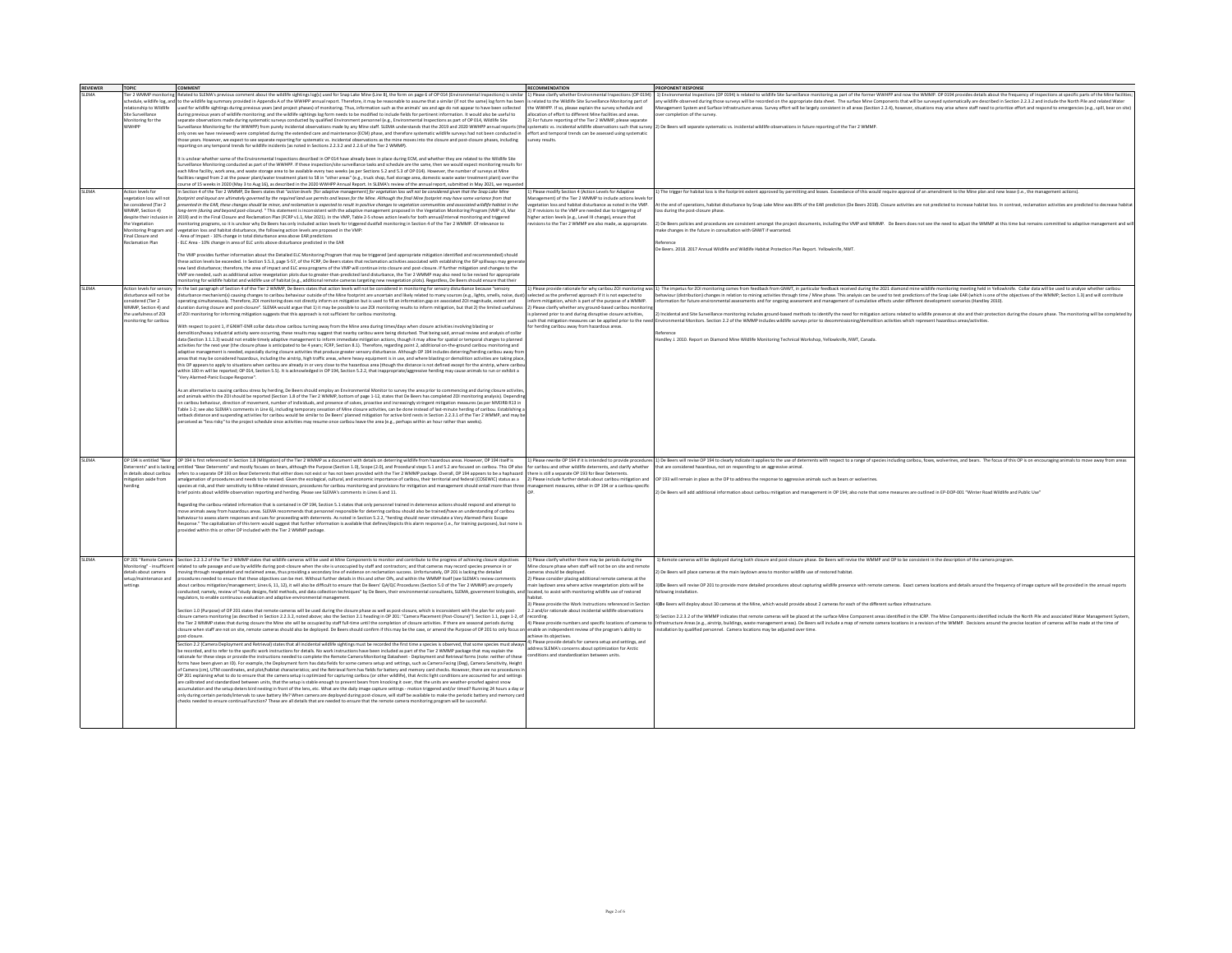| <b>REVIEWER</b> | <b>TOPIC</b>                | <b>COMMENT</b>                                                                                                                                                                                                                                                                                                                                               | <b>RECOMMENDATION</b>                                           | PROPONENT RESPONSE                                                                                                                                                                                                             |
|-----------------|-----------------------------|--------------------------------------------------------------------------------------------------------------------------------------------------------------------------------------------------------------------------------------------------------------------------------------------------------------------------------------------------------------|-----------------------------------------------------------------|--------------------------------------------------------------------------------------------------------------------------------------------------------------------------------------------------------------------------------|
| <b>SI FMA</b>   | OP 078 "Responding to       | OP 078 is focused on bears but the Scope (Section 2.0) notes that aggressive animals include wolverines, bears, and wolves; and that foxes and large birds may also act                                                                                                                                                                                      | Please include any relevant species-specific instruction        | 1) De Beers will revise OP 078 to include species-specific instructions for potentially aggressive, non-bear species.                                                                                                          |
|                 |                             | ggressively. De Beers states that aggressive animals shall be managed in a similar manner to bears. However, some procedures noted in OP 078 may not apply to all species,                                                                                                                                                                                   | reded in OP 078 to ensure that potentially aggressive speci-    |                                                                                                                                                                                                                                |
|                 | Bears or Aggressive         |                                                                                                                                                                                                                                                                                                                                                              |                                                                 |                                                                                                                                                                                                                                |
|                 | Animals At or Near SLM      | uch as helicopter pushing and shotgun slugs, and different standards may apply for treatment of carcasses and distance triggers (e.g., as shown on the flowchart on page 5,                                                                                                                                                                                  | her than bears are dealt with approriately.                     | De Beers will revise OP 078 to clarify types of acceptable bear deterrents and associated equipment                                                                                                                            |
|                 | (Emergency Situation)"      | sponding to a bear begins when the animal is <1 km from camp perimeter or <100 m from area of human activity). Therefore, any specific instructions for the other                                                                                                                                                                                            | ) Please clarify what types of bear deterrents and associa      |                                                                                                                                                                                                                                |
|                 |                             | entially aggressive species should be noted in the OP to provide clarity for Mine staff if an incident occurs.                                                                                                                                                                                                                                               | uipment are acceptable at the Snap Lake Mine.                   | De Beers will rearrange the flowchart and list of deterrents in OP 078 as recommended.                                                                                                                                         |
|                 |                             |                                                                                                                                                                                                                                                                                                                                                              | Please rearrange OP 078 to present bear deterrents in order     |                                                                                                                                                                                                                                |
|                 |                             | iection 5.2.4 of OP 078 states that deterring animals at closer range may include the use of 15 mm bangers and screamers; however, Section 5.3 only lists bear bangers as an                                                                                                                                                                                 | typical use (e.g., by action level) and present the list of     | 4) De Beers will revise procedure 5.1.6 to identify the link between waste acceptance at the landfill and emergency appressive animal situations                                                                               |
|                 |                             | option. De Beers should confirm whether screamers are also acceptable deterrents at the Snap Lake Mine, as screamers have an erratic and unpredictable flight pattern.                                                                                                                                                                                       | terrents before the flowchart.                                  |                                                                                                                                                                                                                                |
|                 |                             | Regarding acceptable bear bangers, Section 5.3.1 states that if an employee is unsure whether or not a particular style of bear banger launcher is allowed, check with the                                                                                                                                                                                   | Please explain how landfill waste acceptance is related to      |                                                                                                                                                                                                                                |
|                 |                             | mental Coordinator. This statement is confusing because bear deterrents are controlled and need to be signed out (Sections 4.0, 5.8); as such, one would expect that                                                                                                                                                                                         | his OP 078 about emergency aggressive animal situations.        |                                                                                                                                                                                                                                |
|                 |                             | inly allowable launcher styles would be present on site, unless staff are allowed to bring their own. It would be helpful if the sections on deterrents (5.3, 5.4, 5.5, 5.11)                                                                                                                                                                                | nsure that proper disposal of food waste to minimize bear       |                                                                                                                                                                                                                                |
|                 |                             | ppeared before the action flowchart and were arranged in a hierarchy of use, as the flowchart discusses appropriate initial deterrents and increasing deterrent efforts and it                                                                                                                                                                               | sttractants is outlined in waste management procedures, and     |                                                                                                                                                                                                                                |
|                 |                             | as unclear what this meant upon review. It also appears that the flowchart pages 5-8 may be organized incorrectly or partially cut off as there are discontinuous arrows and                                                                                                                                                                                 | that all Mine staff are properly and continually trained.       |                                                                                                                                                                                                                                |
|                 |                             | ox borders - please fix and clarify the linkages.                                                                                                                                                                                                                                                                                                            |                                                                 |                                                                                                                                                                                                                                |
|                 |                             |                                                                                                                                                                                                                                                                                                                                                              |                                                                 |                                                                                                                                                                                                                                |
|                 |                             | ocedure 5.1.6 states that the landfill operator shall be the sole judge as to what types of wastes are acceptable for disposal at the landfill. It is unclear how this policy relate                                                                                                                                                                         |                                                                 |                                                                                                                                                                                                                                |
|                 |                             | to emergency aggressive animal situations. It is likely that improper food waste management may lead to habituated and potentially aggressive bears, but as landfills are not                                                                                                                                                                                |                                                                 |                                                                                                                                                                                                                                |
|                 |                             | entioned anywhere else in the OP, there is no explicit linkage between this procedure and grizzly bear aggression. For this reason, it would help the reader to have this                                                                                                                                                                                    |                                                                 |                                                                                                                                                                                                                                |
|                 |                             | nkage provided to make sense of how the stated policy related to aggressive animal situations . In response to this point, we would expect that there is another OP that                                                                                                                                                                                     |                                                                 |                                                                                                                                                                                                                                |
|                 |                             | clearly outlines what is or is not acceptable for the landfill, open burning, incineration, and off-site disposal; and that judgement should not rest solely with the waste                                                                                                                                                                                  |                                                                 |                                                                                                                                                                                                                                |
|                 |                             | nagement operators.                                                                                                                                                                                                                                                                                                                                          |                                                                 |                                                                                                                                                                                                                                |
|                 |                             |                                                                                                                                                                                                                                                                                                                                                              |                                                                 |                                                                                                                                                                                                                                |
|                 |                             |                                                                                                                                                                                                                                                                                                                                                              |                                                                 |                                                                                                                                                                                                                                |
|                 |                             |                                                                                                                                                                                                                                                                                                                                                              |                                                                 |                                                                                                                                                                                                                                |
|                 |                             |                                                                                                                                                                                                                                                                                                                                                              |                                                                 |                                                                                                                                                                                                                                |
| SI FMA          |                             | EP-DOP 001 "Winter Road In EP-DOP 001, the Scope (Section 2.0) states that security personnel will patrol the length of the winter road in pick-up trucks once every two weeks during the haul season                                                                                                                                                        | I) Please clarify the procedure to be followed by the Security  | 1) De Reers will clarify the procedures for the winter road surveillance                                                                                                                                                       |
|                 | rildlife and Public Use     | (Feb-Mar) so long as weather permits. However, Section 3.1 mentions the Security Contractor's "daily surveillance" of the Snap Lake Mine winter access road. Do these                                                                                                                                                                                        | intractor for winter road surveillance, including whethe        |                                                                                                                                                                                                                                |
|                 | Surveillance"               | atements imply that only a portion of the 35 km winter access road will be surveyed daily, such that the entire length will only be completed once every two weeks? Further                                                                                                                                                                                  | heckpoints/stations will be set up, whether only segments of    | .) De Beers will revise the field map to identify landmarks (e.g., portage locations) for the survey.                                                                                                                          |
|                 |                             | onfusion arises from the text in Section 3.2, which states that the Security Contractor will provide daily surveillance data sheets to the Environment Department on a weekly                                                                                                                                                                                | the road will be surveyed each day, if the effort is systematic |                                                                                                                                                                                                                                |
|                 |                             | asis at the end of each survey. This implies that a "survey" would take one week to complete and presumably means the entire length of the winter road. It would be helpful                                                                                                                                                                                  | or random, etc.                                                 | De Beers is committed to winter road management that enable safe wildlife crossings. This includes keeping snow berms below 1.6m in height to facilitate caribou crossing along the full length of the road, turning off vehic |
|                 |                             | if De Beers can provide further information and clarity about how surveillance will be actually be conducted. One of the Procedures is Public Use Surveys (Section 5.3.1),                                                                                                                                                                                   | ) Please provide a field map that includes pertinen             | hat are stopped on roads at night due to wildlife presence, and adding caribou crossing features to site roads at key locations as identified by Indigenous communities. These requ<br>ements will be included in the          |
|                 |                             | which seems to involve stopping recreational users of the winter access road, as well as enforcing the rules of the road as they relate to wildlife (Section 5.3.2). Will the                                                                                                                                                                                | ormation such as a landmarks to assist the Security             | ad construction and maintenance crew and added to the bulleted list of mitigation measures already provided in Section 1.8 of the WMMP.                                                                                        |
|                 |                             | iecurity Contractor be setting up checkpoints at different locations along the winter road during the one-week survey? When will the Security Contractor record wildlife                                                                                                                                                                                     | ontractor with data recording and survey effort allocation (    |                                                                                                                                                                                                                                |
|                 |                             | ervations, at the checkpoints or by actively patrolling along the road?                                                                                                                                                                                                                                                                                      | plicable).                                                      | De Beers will provide contact information for Environment personnel to the Security Contractor, when availabl-                                                                                                                 |
|                 |                             |                                                                                                                                                                                                                                                                                                                                                              | Please confirm whether there are winter road manages            |                                                                                                                                                                                                                                |
|                 |                             | or Incident Reporting (Section 5.3.3), one of the relevant observations to record is Potential Causes/contributing factors. Regarding collisions with wildlife, have snow berms                                                                                                                                                                              | plans and procedures that enable safe wildlife crossing, and    |                                                                                                                                                                                                                                |
|                 |                             | oeen a problem for wildlife crossing the winter access road, such as caribou? Please report on any stretches of road that accumulate snow depths of >0.5 m or > 1.6 m. If then                                                                                                                                                                               | vide details about these mitigation measures. Please also       |                                                                                                                                                                                                                                |
|                 |                             | are snow depth data exceeding these values, mitigation for wildlife passage will be needed. Barren-ground caribou are unimpeded by snow depths up to 0.5 m but are                                                                                                                                                                                           | ovide snow depth data that would inform the mitigation          |                                                                                                                                                                                                                                |
|                 |                             | leflected from roads when snow berms exceed 1.6 m in depth (Rescan 2011). Ensure that road maintenance for Snap Lake Mine follow best practices in the NWT and create                                                                                                                                                                                        | easures needed for caribou crossing.                            |                                                                                                                                                                                                                                |
|                 |                             | oreaks in snowbanks at regular intervals to allow wildlife passage (GNWT Lands 2015). Since the Snap Lake Mine winter access road intercepts Bathurst caribou winter                                                                                                                                                                                         | Ensure that contact information for listed Environment          |                                                                                                                                                                                                                                |
|                 |                             | igration routes identified through Traditional Knowledge (TK) from the Tlicho Government (Figure 12 in the Bathurst Caribou Range Plan, GNWT 2019), SLEMA recomm                                                                                                                                                                                             | nnel are provided to the Security Contractor.                   |                                                                                                                                                                                                                                |
|                 |                             |                                                                                                                                                                                                                                                                                                                                                              |                                                                 |                                                                                                                                                                                                                                |
|                 |                             | reating escape gaps every 200 m and that snow within these gaps are maintained at heights of 1 m or less. As part of EP-DOP 001, the Security Contractor could assist with                                                                                                                                                                                   |                                                                 |                                                                                                                                                                                                                                |
|                 |                             | toring snow depths and wildlife crossings.                                                                                                                                                                                                                                                                                                                   |                                                                 |                                                                                                                                                                                                                                |
|                 |                             |                                                                                                                                                                                                                                                                                                                                                              |                                                                 |                                                                                                                                                                                                                                |
|                 |                             |                                                                                                                                                                                                                                                                                                                                                              |                                                                 |                                                                                                                                                                                                                                |
|                 |                             |                                                                                                                                                                                                                                                                                                                                                              |                                                                 |                                                                                                                                                                                                                                |
|                 |                             |                                                                                                                                                                                                                                                                                                                                                              |                                                                 |                                                                                                                                                                                                                                |
|                 |                             | The field map (Section 6.1.1) provided by De Beers for the Security Contractor does not seem particularly useful. The Winter Road Wildlife Sightings Form on page 4 includes                                                                                                                                                                                 |                                                                 |                                                                                                                                                                                                                                |
|                 |                             | lelds for Lake Name and Portage Number; however, there are no landmarks indicated on the field map to assist the Security Contractor with this data recording. It may also                                                                                                                                                                                   |                                                                 |                                                                                                                                                                                                                                |
|                 |                             | be useful to show approximately where TK-identified winter caribou migration routes occur, such that the Security Contractor could focus efforts on wildlife observations an                                                                                                                                                                                 |                                                                 |                                                                                                                                                                                                                                |
|                 |                             | nforcing wildlife-related road rules around these areas of potentially higher importance. The wildlife sightings form should include space for Comments to note                                                                                                                                                                                              |                                                                 |                                                                                                                                                                                                                                |
|                 |                             | eribou/wildlife behaviour, direction of movement, and mitigation measures needed (to help prevent incidents), etc. Finally, De Beers needs to fill in the contact numbers fo                                                                                                                                                                                 |                                                                 |                                                                                                                                                                                                                                |
|                 |                             | he Environmental Superintendent, Environmental Coordinator, and Environmental Technician in Section 6.1 when available                                                                                                                                                                                                                                       |                                                                 |                                                                                                                                                                                                                                |
|                 |                             |                                                                                                                                                                                                                                                                                                                                                              |                                                                 |                                                                                                                                                                                                                                |
|                 |                             | ferences                                                                                                                                                                                                                                                                                                                                                     |                                                                 |                                                                                                                                                                                                                                |
|                 |                             | lescan. 2011. EKATI Diamond Mine: 2010 Wildlife Effects Monitoring Program. Prepared for BHP Billiton Canada Inc., Yellowknife, NT.                                                                                                                                                                                                                          |                                                                 |                                                                                                                                                                                                                                |
|                 |                             | GNWT Lands. 2015. Northern Land Use Guidelines - Access: Roads and Trails. Department of Lands, Government of the Northwest Territories, Yellowknife, NT.<br>GNWT. 2019. Bathurst Caribou Range Plan. Environment and Natural Res                                                                                                                            |                                                                 |                                                                                                                                                                                                                                |
|                 |                             |                                                                                                                                                                                                                                                                                                                                                              |                                                                 |                                                                                                                                                                                                                                |
|                 |                             |                                                                                                                                                                                                                                                                                                                                                              |                                                                 |                                                                                                                                                                                                                                |
|                 |                             |                                                                                                                                                                                                                                                                                                                                                              |                                                                 |                                                                                                                                                                                                                                |
|                 |                             |                                                                                                                                                                                                                                                                                                                                                              |                                                                 |                                                                                                                                                                                                                                |
| <b>SLEMA</b>    | Procedures and              | he Waste Inspection Checklist (CL 071 attached to OP 014) includes a field for Denning Activity under Wildlife Observation. However, there are no instructions in OP 014.                                                                                                                                                                                    | () Please clarify what management actions would occur if        |                                                                                                                                                                                                                                |
|                 | nitigation measures for     | Section 5.3, about what the Environmental Technician should do if denning activity is observed at waste storage areas. De Beers should clarify whether active dens will be left                                                                                                                                                                              | ammal denning activity were observed at waste storage           | 1) De Beers will clarify the management actions that would occur if mammal denning activity was observed, including following the NWT Wildlife Act s. 51(2).                                                                   |
|                 | nmal denning activity       |                                                                                                                                                                                                                                                                                                                                                              |                                                                 |                                                                                                                                                                                                                                |
|                 | at waste storage areas      | lone until they are unoccupied, if the actions are species dependent (e.g., ground squirrels vs. carnivores), if corrective actions will be taken to prevent further den<br>ctivities, etc. Note that the NWT Wildlife Act s.51(2) prohibits breaking into, destroying, or damaging a den (wildlife abode) unless authorized by a license or permit to do so |                                                                 |                                                                                                                                                                                                                                |
|                 | (OP 014)                    |                                                                                                                                                                                                                                                                                                                                                              |                                                                 |                                                                                                                                                                                                                                |
|                 |                             |                                                                                                                                                                                                                                                                                                                                                              |                                                                 |                                                                                                                                                                                                                                |
|                 |                             |                                                                                                                                                                                                                                                                                                                                                              |                                                                 |                                                                                                                                                                                                                                |
| <b>SLEMA</b>    | Unclear roles and           | The OPs included as part of the Tier 2 WMMP package sometimes use differing titles for environmental personnel in the Responsibilities section vs. the Procedure and other                                                                                                                                                                                   | 1) Please use consistent terminology/titles for Environme       | 1) De Beers will revise the OPs to ensure as much consistency as possible in titles for environmental personnel. As the site moves into Active Closure, titles may change.                                                     |
|                 | sponsibilities in           | tions. For example, Section 5.1 of OP 194 mentions "Environment Technicians", "Environment personnel" conducting inspections, and "Environment staff" cor                                                                                                                                                                                                    | sonnel within and among Operating Procedures, and               |                                                                                                                                                                                                                                |
|                 | <b>Operating Procedures</b> | with contractors and staff; and Section 5.4.2 mentions how Near Hit reporting cards must be given to the "SHR Coordinator or Environmental Coordinator" (Env. Coord. is also                                                                                                                                                                                 | sure that all roles and responsibilities are listed and defined | 2) De Beers will clarify OP 078 to specify in which situations the Environment Supt. Is now responsible for wildlife deterrent reports.                                                                                        |
|                 | (OPs 194, 014, 078)         | entioned in Section 5.7.1). However, the Responsibilities section (3.0) does not list or define roles and responsibilities for Environment personnel aside from "Environmental                                                                                                                                                                               | n each OP's respective Section 3.0.                             |                                                                                                                                                                                                                                |
|                 |                             | endent, or Designates". Do these "Designates" encompass the Environmental Coordinator and other roles?                                                                                                                                                                                                                                                       | ) Please clarify when and why different Enviro                  | If issues are detected during environmental inspections, they will be addressed as appropriate and with consideration for requirements in other Plans such as the AEMP or the North Pile Management Plan.                      |
|                 |                             |                                                                                                                                                                                                                                                                                                                                                              | onnel are responsible for completing the Wildlife               |                                                                                                                                                                                                                                |
|                 |                             | The Responsibilities section of OP 014 includes additional subsections for "Environmental Coordinator or Designate" and "Environmental Technician or Designate", which are<br>informative and should be incorporated into all env                                                                                                                            | terrent Report for aggressive animal situations.                |                                                                                                                                                                                                                                |
|                 |                             |                                                                                                                                                                                                                                                                                                                                                              | 3) Please clarify whether mitigation and corrective actio       |                                                                                                                                                                                                                                |
|                 |                             | s this role the same as Environmental Coordinator? Regarding the context of Section 5.7, the Environmental Technician will inspect soil stockpiles, excavations, water bodies                                                                                                                                                                                | asures for potential impacts to vegetation (wildlife habitat    |                                                                                                                                                                                                                                |
|                 |                             | and protection measures every two weeks looking for signs of soil erosion, contamination or other problems (e.g., dead vegetation, discoloured runoff, etc.) and will report                                                                                                                                                                                 | nd water bodies (wildlife health), as identified during         |                                                                                                                                                                                                                                |
|                 |                             | bblems to the Environmental Manager as per OP 007: Vegetation Management. This OP 007 was not included in the Tier 2 WMMP package; however, SLEMA expects that                                                                                                                                                                                               | vironmental Inspections, are detailed in other Snap Lake        |                                                                                                                                                                                                                                |
|                 |                             | propriate mitigation and corrective action measures are described either in the OP(s), Vegetation Monitoring Program, Aquatic Effects Monitoring Program, or other project<br>nagement plans, should dead vegetation and impacts to wildlife habitat, or contamination that could impact animal health, be observed                                          | Mine project documents                                          |                                                                                                                                                                                                                                |
|                 |                             |                                                                                                                                                                                                                                                                                                                                                              |                                                                 |                                                                                                                                                                                                                                |
|                 |                             | he Responsibilities section of OP 078 includes additional subsections for "Safety, Health, Risk and Environmental (SHR/E) Superintendent or Desginate" and "SHRT/E                                                                                                                                                                                           |                                                                 |                                                                                                                                                                                                                                |
|                 |                             |                                                                                                                                                                                                                                                                                                                                                              |                                                                 |                                                                                                                                                                                                                                |
|                 |                             | .<br>Coordinator" (there is a typo), which is also helpful and should be incorporated into environment-related OPs as appropriate. On page 8 of OP 078 (last page of the emerge<br>bear situation flowchart), the reporting box for                                                                                                                          |                                                                 |                                                                                                                                                                                                                                |
|                 |                             | nlike on page 5 (Environmental Technician) and page 6 (Environmental Superintendent). It is also not fully clear when a situation has escalated enough that the Env. Supt. i                                                                                                                                                                                 |                                                                 |                                                                                                                                                                                                                                |
|                 |                             | ow responsible for reporting - is it because "increased deterrent efforts" were applied in general, or does it relate to the type of deterrent being used in the hierarchy (e.g.,                                                                                                                                                                            |                                                                 |                                                                                                                                                                                                                                |
|                 |                             | oceeding to rubber slugs beyond air horns and bear bangers)?                                                                                                                                                                                                                                                                                                 |                                                                 |                                                                                                                                                                                                                                |
|                 |                             |                                                                                                                                                                                                                                                                                                                                                              |                                                                 |                                                                                                                                                                                                                                |
| <b>SLEMA</b>    | Other comments about        | n addition to review comments already noted above, such as inconsistencies with Roles and Responsibilities, SLEMA has some general comments and suggestions about the [1] Please make the suggested corrections and edits note                                                                                                                               |                                                                 |                                                                                                                                                                                                                                |
|                 | Operating Procedures,       | vided OPs:                                                                                                                                                                                                                                                                                                                                                   | the Comments column to ensure consistency and                   |                                                                                                                                                                                                                                |
|                 | including inconsistent o    | Sections 5.8 and 5.10 of OP 014 refer to OP 201: Petroleum Products but the OP 201 included in the Tier 2 WMMP package is for Remote Camera Monitoring. Ensure that all                                                                                                                                                                                      | ompleteness, and to enhance linkages between Operating          |                                                                                                                                                                                                                                |
|                 | nissing information,        | TPs have unique document IDs                                                                                                                                                                                                                                                                                                                                 | ocedures, Tier 2 WMMP, and any other related Snap Lake          |                                                                                                                                                                                                                                |
|                 | organization, and typos     | Section 3.6.2 of OP 078 states that Supervisors are responsible for recording the use of wildlife deterents on the SLM Isometrix incident reporting database, and Section 3.7.5 Mine project documents                                                                                                                                                       |                                                                 |                                                                                                                                                                                                                                |
|                 |                             | dicates that All Employees that use bear deterrents should report their use on a SLM Near Hit reporting card. However, OP 0194 ("Bear Deterrents") does not include                                                                                                                                                                                          |                                                                 |                                                                                                                                                                                                                                |
|                 |                             | ention of the SLM Isometrix incident reporting database, only the Near Hit reporting card. Please confirm reporting requirements for the use of wildlife/bear deterrents an                                                                                                                                                                                  |                                                                 |                                                                                                                                                                                                                                |
|                 |                             | nsure that all relevant OPs have the most up-to-date informatio                                                                                                                                                                                                                                                                                              |                                                                 |                                                                                                                                                                                                                                |
|                 |                             | OP 078 is not mentioned anywhere in the Tier 2 WMMP package. It should be linked to the Bear Deterrents OP (whether 194 or 193). In general, it would be helpful if the                                                                                                                                                                                      |                                                                 |                                                                                                                                                                                                                                |
|                 |                             | OPs had a section showing "Related Documents".                                                                                                                                                                                                                                                                                                               |                                                                 |                                                                                                                                                                                                                                |
|                 |                             | OP 001 is referenced several times throughout the main Tier 2 WMMP: however, it appears to have been re-coded as EP-DOP 001 on the actual Operating Procedure. Updat                                                                                                                                                                                         |                                                                 |                                                                                                                                                                                                                                |
|                 |                             | tations and rename other OPs if needed.                                                                                                                                                                                                                                                                                                                      |                                                                 |                                                                                                                                                                                                                                |
|                 |                             | In OP 194 and OP 078, the requirement to report use of wildlife deterrents on a SLM Near Hit Reporting Card (CL 003) is nested under the Air Horn section, when thi                                                                                                                                                                                          |                                                                 |                                                                                                                                                                                                                                |
|                 |                             | guirement should also apply to other deterrents such as bear bangers and bear spray. Please reorganize for clarity,                                                                                                                                                                                                                                          |                                                                 |                                                                                                                                                                                                                                |
|                 |                             | Section 4.0 (Critical Controls) of OP 194 refers to a completed Job Risk Analysis that can be found in Section 10.0 that lists hazards, unwanted events and controls in place fo<br>e tasks/activities related to bear deterrents. However, there is no Section 10.0 in this OP. It would be informative to see a completed Job Risk Analysis.               |                                                                 |                                                                                                                                                                                                                                |
|                 |                             |                                                                                                                                                                                                                                                                                                                                                              |                                                                 |                                                                                                                                                                                                                                |
|                 |                             |                                                                                                                                                                                                                                                                                                                                                              |                                                                 |                                                                                                                                                                                                                                |
|                 |                             |                                                                                                                                                                                                                                                                                                                                                              |                                                                 |                                                                                                                                                                                                                                |
|                 |                             |                                                                                                                                                                                                                                                                                                                                                              |                                                                 |                                                                                                                                                                                                                                |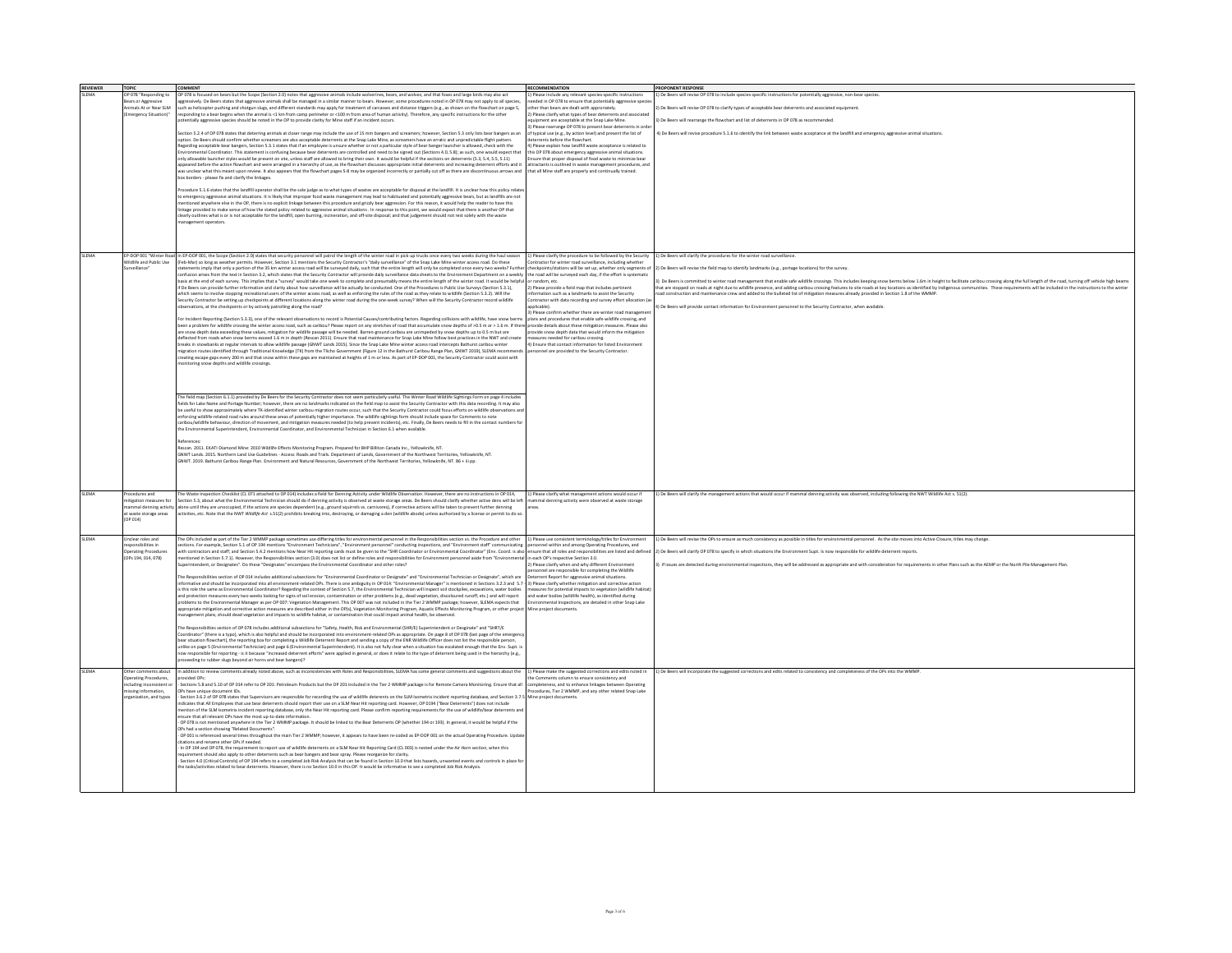| <b>REVIEWER</b> | <b>TOPIC</b>                                    | <b>COMMENT</b>                                                                                                                                                                                                                                                                                                                                                                | RECOMMENDATION                                                                                                             | PROPONENT RESPONSE                                                                                                                                                                                                                                                       |
|-----------------|-------------------------------------------------|-------------------------------------------------------------------------------------------------------------------------------------------------------------------------------------------------------------------------------------------------------------------------------------------------------------------------------------------------------------------------------|----------------------------------------------------------------------------------------------------------------------------|--------------------------------------------------------------------------------------------------------------------------------------------------------------------------------------------------------------------------------------------------------------------------|
| <b>UFMA</b>     | nmunity Wildlife                                | On Table A1, De Beers states that a description about Community Wildlife Monitor, a required content under Section 95 of the Wildlife Act for Tier 2 WMMP, is included in                                                                                                                                                                                                     | ) Please provide description of the role of Commun                                                                         | I) A description of the role of Community Wildlife Monitors will be added to the WMMF                                                                                                                                                                                    |
|                 | Monitor (Table A1.                              | section 1.7. SLEMA found no description of the role of Community Wildlife Monitors in section 1.7 of the WMMP. Wildlife, especially caribou, is an important affected species                                                                                                                                                                                                 | fildlife Monitors in the implementation of the WMMP.                                                                       |                                                                                                                                                                                                                                                                          |
|                 | ection 1.7)                                     | o the communities. There is a growing interest and initiatives to involve community on the land monitors for wildlife, as is the case at the Gahcho Kue mine. For that reason                                                                                                                                                                                                 |                                                                                                                            | De Beers has engaged all parties in the planning of monitoring during closure and post-closure. Engagement has occurred through site visits, community visits, multiple workshops on closure, and public review processes for                                            |
|                 |                                                 | Is important to reviewers, such as SLEMA, to understand how De Beers is planning to involve Community Wildlife Monitors in the implementation of the WMMP, and how it                                                                                                                                                                                                         | 2) If it has not done so already, SLEMA recommends that De                                                                 | ments associated with closure including the current process of review of the WMMP. Monitoring during closure and post closure, including the participation of SLEMA representatives, was discussed at length throughout the pl                                           |
|                 |                                                 | ame to their conclusion in collaboration with the affected communities.                                                                                                                                                                                                                                                                                                       | eers engage with affeted communities on the role of                                                                        | nd regulatory review of the Final Closure and Reclamation Plan (FCRP). The FCRP describes how SLEMA will participate in site inspections to provide input into the achievement of most of the site wide objectives (SW1, SW3,                                            |
|                 |                                                 |                                                                                                                                                                                                                                                                                                                                                                               | nmunity Wildlife Monitors during closure and post-clos                                                                     | W6, SW7) in addition to many of the component specific objectives (UG2, 11, 13). Many of these objectives address wildlife specifically and it is envisioned that SLEMA will provide input regarding the effectiveness of clos                                           |
|                 |                                                 |                                                                                                                                                                                                                                                                                                                                                                               | riods as part of the WMMP. If it has done so, please include                                                               | ileving closure objectives as it relates to wildlife. This process of active involvement of SLEMA in closure and post-closure monitoring will be provided within the WMMP in Section 1.7.                                                                                |
|                 |                                                 |                                                                                                                                                                                                                                                                                                                                                                               | the record of engagement and rationale for arriving at the plan                                                            |                                                                                                                                                                                                                                                                          |
|                 |                                                 |                                                                                                                                                                                                                                                                                                                                                                               | ovided for 1) above.                                                                                                       | addition, De Beers will seek to hire Indigenous personnel when opportunities arise within the Environment Department and will encourage sub-contractors to do the same. Wildlife Monitors will be included in the field progra                                           |
|                 |                                                 |                                                                                                                                                                                                                                                                                                                                                                               |                                                                                                                            | quired to ensure safe implementation of programs on the land and inclusion of Indigenous personnel in the monitoring of the closure and reclamation of Snap Lake Mine.                                                                                                   |
|                 |                                                 |                                                                                                                                                                                                                                                                                                                                                                               |                                                                                                                            |                                                                                                                                                                                                                                                                          |
|                 |                                                 |                                                                                                                                                                                                                                                                                                                                                                               |                                                                                                                            |                                                                                                                                                                                                                                                                          |
|                 |                                                 |                                                                                                                                                                                                                                                                                                                                                                               |                                                                                                                            |                                                                                                                                                                                                                                                                          |
|                 | xecutive Summary                                | eBeers states: "The Snap Lake WMMP document was prepared in accordance with the GWNT guidelines and the September 18, 2020 letter to De Beers from the GNWT. The                                                                                                                                                                                                              | 1) Revise "2021 Slave Geological Province Wildlife Workshop                                                                | 1) The statement "2021 Slave Geological Province Wildlife Workshop" will be revised to read "at a diamond mine wildlife monitoring meeting in February 2021." throughout the document.                                                                                   |
|                 | age i                                           | ribou behaviour, grizzly bear hair snagging, and wolverine hair snagging programs were removed from the WMMP, as an outcome of the 2021 Slave Geological Province                                                                                                                                                                                                             | read "at a diamond mine wildlife monitoring meeting in                                                                     |                                                                                                                                                                                                                                                                          |
|                 |                                                 | Wildlife Workshop." Please note that the meeting being referred to was not a "Slave Geological Province Regional Monitoring Workshop", as ENR has previously hosted. It<br>was a meeting of the diamond mines, government, their consultants and monitoring agencies. In recent years, the SGP workshops have grown to have a larger scope than just                          |                                                                                                                            | -<br>busy 2011, her ad clearker in the doumer. 2) Gwel 2) De Bers are sure that the the chanculos of the the behavir monitoring program during the production in and protection in an distribution in an distribution in an indep                                        |
|                 |                                                 | the diamond mines, and have included more academic research and community monitoring initiatives. This meeting stayed more focused due to COVID and the online                                                                                                                                                                                                                | ring operations, ENR believes that continuation of the                                                                     | site. De Beers will continue to monitor caribou that occur at site as described in response to SLEMA-7 and will report these occurrences in the annual report                                                                                                            |
|                 |                                                 | platform. There was no Slave Geological Wildlife Workshop in 2021. There was a diamond mine wildlife monitoring meeting. While the partners in the regional DNA                                                                                                                                                                                                               | aviour monitoring program during the closure and post-                                                                     |                                                                                                                                                                                                                                                                          |
|                 |                                                 | onitoring for wolvering and grizzly bears agree not to pursue these program on a continual basis, this was not a clear outcome for the behaviour monitoring. Rather, it was                                                                                                                                                                                                   | sure phase is not warranted: however, it is DeBeers'                                                                       |                                                                                                                                                                                                                                                                          |
|                 |                                                 | cussed that given the limited value of the behaviour monitoring data collected for informing mitigation or detecting effects, consideration could be given to removal of                                                                                                                                                                                                      | ponsibility to ensure that other parties to the                                                                            |                                                                                                                                                                                                                                                                          |
|                 |                                                 | nual activity monitoring in favor of either less frequent but more intense effort, or an alternate approach for addressing caribou behaviour questic                                                                                                                                                                                                                          | onmental agreement would support this.                                                                                     |                                                                                                                                                                                                                                                                          |
|                 |                                                 |                                                                                                                                                                                                                                                                                                                                                                               |                                                                                                                            |                                                                                                                                                                                                                                                                          |
|                 |                                                 |                                                                                                                                                                                                                                                                                                                                                                               |                                                                                                                            |                                                                                                                                                                                                                                                                          |
|                 | kecutive Summary                                | replacement of surveys for bear sign with a regional hair snagging program to monitor grizzly and black                                                                                                                                                                                                                                                                       | move "and black bears". That was never one of the                                                                          | he Snap Lake and Gahcho Kué mines are near the treeline and black bears have been observed in both study areas including during hair snagging studies (Golder 2011, 2012; Jessen et al. 2014). While black bears may be less r                                           |
|                 | age ii                                          |                                                                                                                                                                                                                                                                                                                                                                               | onitoring objectives.                                                                                                      | Ekati and Diavik mine bear hair snagging programs given their more northern location, black bears are relevant to the study area for De Beers' bear hair snagging program. De Beers believes removing reference to black bears                                           |
|                 |                                                 |                                                                                                                                                                                                                                                                                                                                                                               |                                                                                                                            | this context.                                                                                                                                                                                                                                                            |
|                 |                                                 |                                                                                                                                                                                                                                                                                                                                                                               |                                                                                                                            | References                                                                                                                                                                                                                                                               |
|                 |                                                 |                                                                                                                                                                                                                                                                                                                                                                               |                                                                                                                            | Golder (Golder Associates Ltd.). 2011. De Beers Snap Lake Mine Wildlife Effects Monitoring Program 2010 Annual Report. Prepared for De Beers Canada Inc., by Golder Associates Lt. Yellowknife, NWT.                                                                     |
|                 |                                                 |                                                                                                                                                                                                                                                                                                                                                                               |                                                                                                                            |                                                                                                                                                                                                                                                                          |
|                 |                                                 |                                                                                                                                                                                                                                                                                                                                                                               |                                                                                                                            | essen T, Diepstraten R, Musiani M, Massolo A, Galpern P, McDermid G. 2014. Summary Report 2014: Joint Regional Grizzly Bear DNA Project. University of Calgary, Calgary, AB.                                                                                             |
|                 |                                                 |                                                                                                                                                                                                                                                                                                                                                                               |                                                                                                                            |                                                                                                                                                                                                                                                                          |
|                 |                                                 |                                                                                                                                                                                                                                                                                                                                                                               |                                                                                                                            |                                                                                                                                                                                                                                                                          |
|                 | ection 1.1, page 1-3 -<br>Objectives of Regiona | In Paragraph 3, with respect to the collaborative regional grizzly bear and wolverine monitoring programs, DeBeers states "No effects of mining operations on grizzly bear<br>ulations were reported through this program (Jessen 2017). In addition, a presentation on the analysis of wolverine hair snagging data showed no evidence of mine-                              | love the statements ""No effects of mining operations on<br>zly bear populations were reported through this program        | be Beers will revise to note that infrequent and limited mine-related mortalities of grizzly bear and wolverine have had a negligible influence on regional populations. Of note is that the regional grizzly bear hair snaggi<br>nine-related objective (Handley 2010): |
|                 | lonitoring                                      | related effects on wolverine populations during the more than 10-year study period (Efford and Boulanger 2018)." These statements are misleading because determining                                                                                                                                                                                                          | ssen 2017).  In addition, a presentation on the analysis of                                                                | determine if mine-related activities influence the relative abundance and distribution of grizzly bears in the study area over time.                                                                                                                                     |
|                 |                                                 | mine impacts was not the objective of the program. The objective of the hair-snagging programs was to determine wolverine abundance and distribution in the study area                                                                                                                                                                                                        | erine hair snagging data showed no evidence of mine-                                                                       |                                                                                                                                                                                                                                                                          |
|                 |                                                 | ver time. ENR is unaware of a specific study that tested whether the mines have had little or no effect on the wolverine population. Based on the DNA program findings that                                                                                                                                                                                                   | lated effects on wolverine populations during the more that                                                                |                                                                                                                                                                                                                                                                          |
|                 |                                                 | the structure of the population is bigger and wider ranging than originally thought, evidence of decreasing or low wolverine mortalities associated with the mines over time                                                                                                                                                                                                  | 3-year study period (Efford and Boulanger 2018)."                                                                          | andley J. 2010. Report on Diamond Mine Wildlife Technical Workshop. June 28. 2010. Prepared for the Department of Environment and Natural Resources. Government of the Northwest Territories. Yellowknife. NWT.                                                          |
|                 | ctivities                                       | ENR notes that there is not a comprehensive list of the most common activities that may cause disturbance and the relative period of time and likely seasonality of these                                                                                                                                                                                                     | ase add a brief section that provides a qualitative                                                                        | Beers will revise to add a brief qualitative description of the nature of disturbances associated with the closure and reclamation phase.                                                                                                                                |
|                 |                                                 | activties (if relevant). This information is helpful in determining appropriate ways to scale mitigations in the event that caribou begin to once again visit the site during the                                                                                                                                                                                             | scription of the nature of the disturbances (activity /                                                                    |                                                                                                                                                                                                                                                                          |
|                 |                                                 | active closure phase. For instance, is blasting something that is expected to be used during decommissioning? How might aircraft visits to/from site and helicopter traffic                                                                                                                                                                                                   | equency / magnitude) associated with the closure and                                                                       |                                                                                                                                                                                                                                                                          |
|                 |                                                 | ange? Etc.                                                                                                                                                                                                                                                                                                                                                                    | amation phase. A description of the frequency and                                                                          |                                                                                                                                                                                                                                                                          |
|                 | section 1.6, page 1-10,                         | The Snap Lake Mine outcomes column does not appear to have been updated and does not reflect current versions of relevant plans and agreements. (i.e. no reference to                                                                                                                                                                                                         | irstian of human nearance on cita in the nort-closure o<br>nsure that Table 1-2 contains current information and           | De Beers will revise Table 1-2 to update the information and references to sections, plans or operating procedures.                                                                                                                                                      |
|                 | able 1-2. Wildlife relate                       | version 5.1 of the Waste Management Plan etc. I or relevant Sections or Operating Procedures in the WMMP to demonstrate how the CURRENT PLAN addresses the                                                                                                                                                                                                                    | ferences to the sections, plans or operating procedures.                                                                   |                                                                                                                                                                                                                                                                          |
|                 |                                                 |                                                                                                                                                                                                                                                                                                                                                                               |                                                                                                                            |                                                                                                                                                                                                                                                                          |
|                 | ection 1.8, Page 1-12,                          | Under reclaim, add the words "onsite" prior to effects. This is to separate more clearly from the concept of offsetting which could also involve reclamation or restoration but                                                                                                                                                                                               | nder reclaim, add the words "onsite" prior to effects.                                                                     | De Beers will add "on-site" to the description of reclaim. Please note that distinction of "off-site" for offsetting was included in the last sentence for the context of offsetting (emphasis added):                                                                   |
|                 | litigation Hierarchy                            |                                                                                                                                                                                                                                                                                                                                                                               |                                                                                                                            | Offsets can take the form of positive management interventions, such as off-site restoration of degraded habitat, arrested degradation or averted risk, and protecting areas where there is imminent or projected loss                                                   |
|                 |                                                 |                                                                                                                                                                                                                                                                                                                                                                               |                                                                                                                            |                                                                                                                                                                                                                                                                          |
|                 | ection 1.8, Page, 1-13,                         | "The Mine has completed zone of influence (201) monitoring and analysis, which does not inform on Mine mitigation but contributes to understanding cumulative effects to                                                                                                                                                                                                      |                                                                                                                            | ecommend adding, "and partly addresses Measure S21 of the De Beers will add "and partly addresses Measure S21 of the Report of EA".                                                                                                                                      |
|                 |                                                 | ibou (De Beers 2008b: Boulaneer et al. 2012). * DeBeers may also wish to add that the ZOI monitorine partly addresses Measure \$21.                                                                                                                                                                                                                                           | ort of EA"                                                                                                                 |                                                                                                                                                                                                                                                                          |
|                 | Section 1.8. Page 1-3.                          | It would be helpful if the list of mitigations identified in this section could be put in tabular format along with the impact they are being implemented to avoid, minimize or                                                                                                                                                                                               |                                                                                                                            | dentify the impacts that the mitigations listed are expected to The mitigations identified in Section 1.8 are repeated in subsequent sections where they apply. For example Section 2.2 Site Wildlife Monitoring and Incidents                                           |
|                 | <b>Aitigations</b>                              | :tifv.                                                                                                                                                                                                                                                                                                                                                                        | dress. The mitigtions identified in this section could be put                                                              | duce the potential for Mine-related wildlife incidents. Examples of those listed include wildlife awareness and safety training, prohibit hunting and trapping, establish and enforce speed limits, etc.                                                                 |
|                 |                                                 |                                                                                                                                                                                                                                                                                                                                                                               | tabular format along with the impact they are being<br>clamanted to sunid minimize or rectify                              |                                                                                                                                                                                                                                                                          |
|                 | Section 1.8. Page 1-13.                         | Destruction of inactive raptor nests is a relatively new prohibition under the Wildlife Act, not reflected in this list.                                                                                                                                                                                                                                                      | At bullet 14, Add "and inactive raptor" nests", after "avoid                                                               | De Beers will add "and inactive raptor nests", after "avoid destruction of active bird nests" (bullet 14). De Beers will seek clarification about the situation when inactive nests are on infrastructure that is to be decomm                                           |
|                 | ullet 14 - nest                                 |                                                                                                                                                                                                                                                                                                                                                                               | struction of active bird nests".                                                                                           |                                                                                                                                                                                                                                                                          |
|                 | Section 1.8, Page 1-3,                          | ENR notes the omission of mitigations related to the use of aircraft at the site in this list. (i.e. consistent with ENR's Flying Low pamphlet, other than for landing and take off,<br>Witleations for Aircraft at pilots should not fly below 300m. ). ENR recommends that where possible pilots ayoid routing flights over groups of caribou near or approaching the site. | Please include mitigations to minimize disturbance to wildlife<br>om aircraft.                                             | De Beers will revise to include mitigations to minimize disturbance to wildlife from aircraft                                                                                                                                                                            |
|                 |                                                 |                                                                                                                                                                                                                                                                                                                                                                               |                                                                                                                            |                                                                                                                                                                                                                                                                          |
|                 | ection 1.9, Page, 1-14.                         |                                                                                                                                                                                                                                                                                                                                                                               |                                                                                                                            | DeBeers indicates that monitoring of Mine-related effects will include the following components:" direct loss of venetation communities associated with the Mine footprint". Please clarify if and how DeBeers is expecting ad                                           |
|                 | nitoring of vegetatio                           | It is unclear why DeBeers would need to monitor direct loss of habitat during closure and reclamation                                                                                                                                                                                                                                                                         | getation during closure and post-closure and, if so, identify                                                              | spetation monitoring will continue into the closure and post-closure phases to monitor the change from habitat loss to reclaimed habitat, which will provide a measure of the positive change as a result of reclamation                                                 |
|                 |                                                 |                                                                                                                                                                                                                                                                                                                                                                               | hich specific activities would be expected to contribute to                                                                | mira to darriba tha chuna in diract lors of waatutino communitiar urroristad with the Mine footnoint ur a racult of racism                                                                                                                                               |
|                 | Section 1.9. Pag 2-1.                           | DeBeers states: "Although the WMMP is a stand-alone plan, in areas of disagreement between the management plans, deferral will be made to the regulated plans under the lif DeBeers has already identified areas where there m                                                                                                                                                |                                                                                                                            | De Beers has not already identified areas of disagreement between the WMMP and other regulated management plans. De Beers will revise that when regulatory requirements of management plans disagree, that De Beers will engag                                           |
|                 | imacy of plans                                  | MVLWB requirements." Please be advised that if the matter of disagreement between plans results in DeBeers not adhering to its approved WMMP, there is a risk that                                                                                                                                                                                                            | sagreement between management plans it should be                                                                           | e regulatory agencies to determine the appropriate solution.                                                                                                                                                                                                             |
|                 |                                                 | Beers could be in violation of the Wildlife General Regulations.                                                                                                                                                                                                                                                                                                              | ought to ENR's attention before the revised WMMP is                                                                        |                                                                                                                                                                                                                                                                          |
|                 |                                                 |                                                                                                                                                                                                                                                                                                                                                                               | bmitted to ENR for approval. Once the WMMP is approve<br>ha Minister it must ha fr                                         |                                                                                                                                                                                                                                                                          |
|                 |                                                 | lection 2.2, Page 2-4, List The list of mitigations implemented at the mine to reduce the potential for mine related incidents was mostly already provided in Section 1.8, and seems repetitive here in                                                                                                                                                                       | commend deleting this list and referring to Section 1.8.                                                                   | ease see response to ENR-8. De Beers has repeated mitigations listed in Section 1.8 in subsequent sections so they are more clearly linked to effect pathways and monitoring activities.                                                                                 |
|                 |                                                 | monitoring section.                                                                                                                                                                                                                                                                                                                                                           |                                                                                                                            |                                                                                                                                                                                                                                                                          |
|                 | tections of Nests                               | Section 2.2.3.1. Page 2-5. DeBeers describes how observations of nesting activity will be handled, saying "Incidents will be reported annually in the WMMP and as part of the EMS reporting.<br>rvations of nesting activity on Mine infrastructure by bird species will be recorded, and decommissioning/demolition and reclamation activities in the area around the        | evise this section to stipulate that if an unoccupied raptor<br>st is detected on structures areas scheduled for demolitic | De Beers will revise this section to identify that unoccupied raptor nests on areas scheduled for demolition should be reported to ENR and a General Wildlife Permit will be required to authorize removal.                                                              |
|                 |                                                 | est will be suspended until the nest is no longer active. De Beers will report the presence of active nests to the regulating authority of the species (i.e., ENR or Canadian                                                                                                                                                                                                 | tivities, DeBeers will contact ENR to report the situation                                                                 |                                                                                                                                                                                                                                                                          |
|                 |                                                 | Wildlife Service)." There is no mention of the need to contact ENR and obtain a General Wildlife Permit if an unoccupied raptor nest is detected and it is not possible to avoir                                                                                                                                                                                              | ind if removal is necessary, obtain a General Wildlife Permit t                                                            |                                                                                                                                                                                                                                                                          |
|                 |                                                 | lestruction or moving of the nest. In the WMMP Determination letter, DeBeers was advised that under new Wildlife General Regulations that came into effect in 2019,                                                                                                                                                                                                           | thorize removal.                                                                                                           |                                                                                                                                                                                                                                                                          |
|                 |                                                 | cccupied raptor nests may not be intentionally destroyed or removed unless authorized by a General Wildlife Permit. ENR notes that OP 014 identifies that unoccupied                                                                                                                                                                                                          |                                                                                                                            |                                                                                                                                                                                                                                                                          |
|                 |                                                 | ests should be reported to GNWT and ECCC, however addressing unoccupied raptor nests in this section would provide consistency                                                                                                                                                                                                                                                |                                                                                                                            |                                                                                                                                                                                                                                                                          |
|                 |                                                 |                                                                                                                                                                                                                                                                                                                                                                               |                                                                                                                            |                                                                                                                                                                                                                                                                          |
|                 | section 2.2.3.2.                                | It is unclear how often personnel is expected to be visiting the site for monitoring visits during post closure, and how often systematic surveys for wildlife, and                                                                                                                                                                                                           | lease clarify how often staff will be on-site during post                                                                  | itaff visitations to the site during post-closure will be predominantly in the ice-free months and will be campaign-based. It is anticipated that for the first 5 years of post-closure there will be personnel on site each m                                           |
|                 | requency of systematic                          | commended) wildlife sign will be completed.                                                                                                                                                                                                                                                                                                                                   | sure for monitoring purposes, an therefore how often,                                                                      | stember. These visits however are subject to change and are not necessarily focussed on wildlife                                                                                                                                                                         |
|                 | ite surveys for wildlife                        |                                                                                                                                                                                                                                                                                                                                                                               | hen and where wildlife sign surveys might be conducted                                                                     |                                                                                                                                                                                                                                                                          |
|                 |                                                 |                                                                                                                                                                                                                                                                                                                                                                               |                                                                                                                            | ction 2.2.3.2 indicates that systematic monitoring of wildlife presence at site will occur at Surface Mine Components such as the airstrip, buildings and waste management areas. Section 2.2.4 indicates monitoring will be c                                           |
|                 | ection 2.2.3.2, Camera                          | ENR notes DeBeers inclusion of a procedure for deploying remote cameras, however many details in this program are lacking. There is also a discrepancy within the docume                                                                                                                                                                                                      | lease correct the discrepancy within the document regarding                                                                | sussen of see suser tus waske the stick of the state what we see the informal when the insecurate compares will be used to make the state of the state of the state of the state of the state of the camera will be interestin                                           |
|                 | nitoring / OP 201                               | regarding when camera monitoring will be used. Section 2.2.3.2 of the WMMP says cameras will be used during post-closure, but OP-201 - Operating Procedure for Remote                                                                                                                                                                                                         | hen camera monitoring will be used and provide addition                                                                    |                                                                                                                                                                                                                                                                          |
|                 |                                                 | Camera Monitoring refers to the use of cameras during the closure phase as well. ENR expects that cameras be used to provide evidence of wildlife use during periods when                                                                                                                                                                                                     | etails on the closure and post-closure wildlife camera                                                                     | tion 2.2.3.2 of the WMMP indicates that remote cameras will be placed at the Mine Components identified in the FCRP. The Mine Components identified include the North Pile and associated Water Management System, Infrastruct                                           |
|                 |                                                 | no staff are on site during both closure and post-closure. How many cameras will be deployed? Is there a map of key areas where deployment would be expected to guide                                                                                                                                                                                                         | nitoring program including how many cameras will be                                                                        | eas (e.g., airstrip, buildings, waste management areas). De Beers will deploy about 30 cameras, which would provide about 2 cameras for each of the different surface infrastructure areas. De Beers will include a map of the                                           |
|                 |                                                 | ersonnel setting them out and retrieving them? How might TK help inform the placement of cameras? What will happen if wildlife incidents (e.g. injury or mortality due to                                                                                                                                                                                                     | ployed, how frequently cameras would be placed out and                                                                     | amera locations in a revision of the WMMP. Exact camera locations and details around the frequency of image capture will be provided in the annual reports following installation. OP 201 will be revised to provide more deta                                           |
|                 |                                                 | raction with the mine site) are detected on the cameras?                                                                                                                                                                                                                                                                                                                      | ieved, a map of key areas where deployment would be                                                                        | out capturing wildlife presence with remote camera                                                                                                                                                                                                                       |
|                 | OP 078 - Procedure for                          | Not referred to anywhere in the text of the WMMP, despite it meeting the requirement in Measure R18 (protocols for dealing with on-site wildlife encounters).                                                                                                                                                                                                                 | sert reference to this OP in relevant sections within the                                                                  | e Beers will revise and insert reference to OP 078 in Section 1.8 (mitigations)                                                                                                                                                                                          |
|                 | esponding to Bears o                            |                                                                                                                                                                                                                                                                                                                                                                               | MMP document                                                                                                               |                                                                                                                                                                                                                                                                          |
|                 | aggressive animals at or                        |                                                                                                                                                                                                                                                                                                                                                                               |                                                                                                                            |                                                                                                                                                                                                                                                                          |
|                 | ear SLM                                         |                                                                                                                                                                                                                                                                                                                                                                               |                                                                                                                            |                                                                                                                                                                                                                                                                          |
|                 |                                                 |                                                                                                                                                                                                                                                                                                                                                                               |                                                                                                                            |                                                                                                                                                                                                                                                                          |
|                 |                                                 |                                                                                                                                                                                                                                                                                                                                                                               |                                                                                                                            |                                                                                                                                                                                                                                                                          |
|                 | ection 3, page 3-2,                             | eBeers characterizes previous contributions to the Barren-ground Caribou Management Strategy, and participation in regional collaborative grizzly bear and wolverine hair                                                                                                                                                                                                     | ease remove the reference to previous contributions to th                                                                  | e Beers agrees to update wording to indicate that they have made contributions to support key initiatives in the past, and that they will continue to explore opportunities to contribute in the future. De Beers agrees that                                            |
|                 | mpliance with                                   | agging as compliance with the Offsetting / Compensatory Mechanism recommendation of the Bathurst Caribou Range Plan. ENR understands DeBeers contributions to the                                                                                                                                                                                                             | ren-ground Caribou Management Strategy, and                                                                                | tributions do not represent offsets as defined by the WMMP Guidelines (GNWT-ENR 2019) or international guidelines (BBOP 2021). Offsetting was not identified as a requirement during the planning or asse                                                                |
|                 | <b>Bathurst Caribou Range</b>                   | Barren-ground Caribou Management Strategy and carnivore regional monitoring programs (which pre-dated the BCRP) to be support for regional monitoring cumulative                                                                                                                                                                                                              | participation in regional collaborative grizzly bear and                                                                   | ake Mine. The references to offsetting compensatory mechanisms will be removed.                                                                                                                                                                                          |
|                 |                                                 | ffects initiatives for Snap Lake (which are stipulated in the Environmental Agreement -7.4(e), and would not consider these initiatives as offsets or compensatory<br>schanisms under the Bathurst Caribou Range Plan. Offsets are typically planned and developed in the planning stage of a development, and there is no consideration                                      | olverine hair-snagging as compliance with the Offsetting /<br>npensatory Mechanism recommendation of the Bathurst          |                                                                                                                                                                                                                                                                          |
|                 |                                                 | urrently of expecting offsetting or compensatory mitigation for existing, already operational developments. ENR is still in the process of developing guidance for                                                                                                                                                                                                            | aribou Range Plan.                                                                                                         | BDP (Business and Biodiversity Offset Programme). 2021. Mitigation Hierarchy. Available at: http:// https://www.forest-trends.org/bbop/bbop-key-concepts/mitigation-hierarchy/. Accessed: June 6, 2021.                                                                  |
|                 |                                                 | lementation of this particular recommendation in the range plan, and at this point, it would not be appropriate that suggest that these efforts meet such requirements. A                                                                                                                                                                                                     |                                                                                                                            | SNWT-ENR, 2019, Wildlife Management and Monitoring Plan (WMMP) Process and Content Guidelines, Yellowknife, NT, Canada,                                                                                                                                                  |
|                 |                                                 |                                                                                                                                                                                                                                                                                                                                                                               |                                                                                                                            |                                                                                                                                                                                                                                                                          |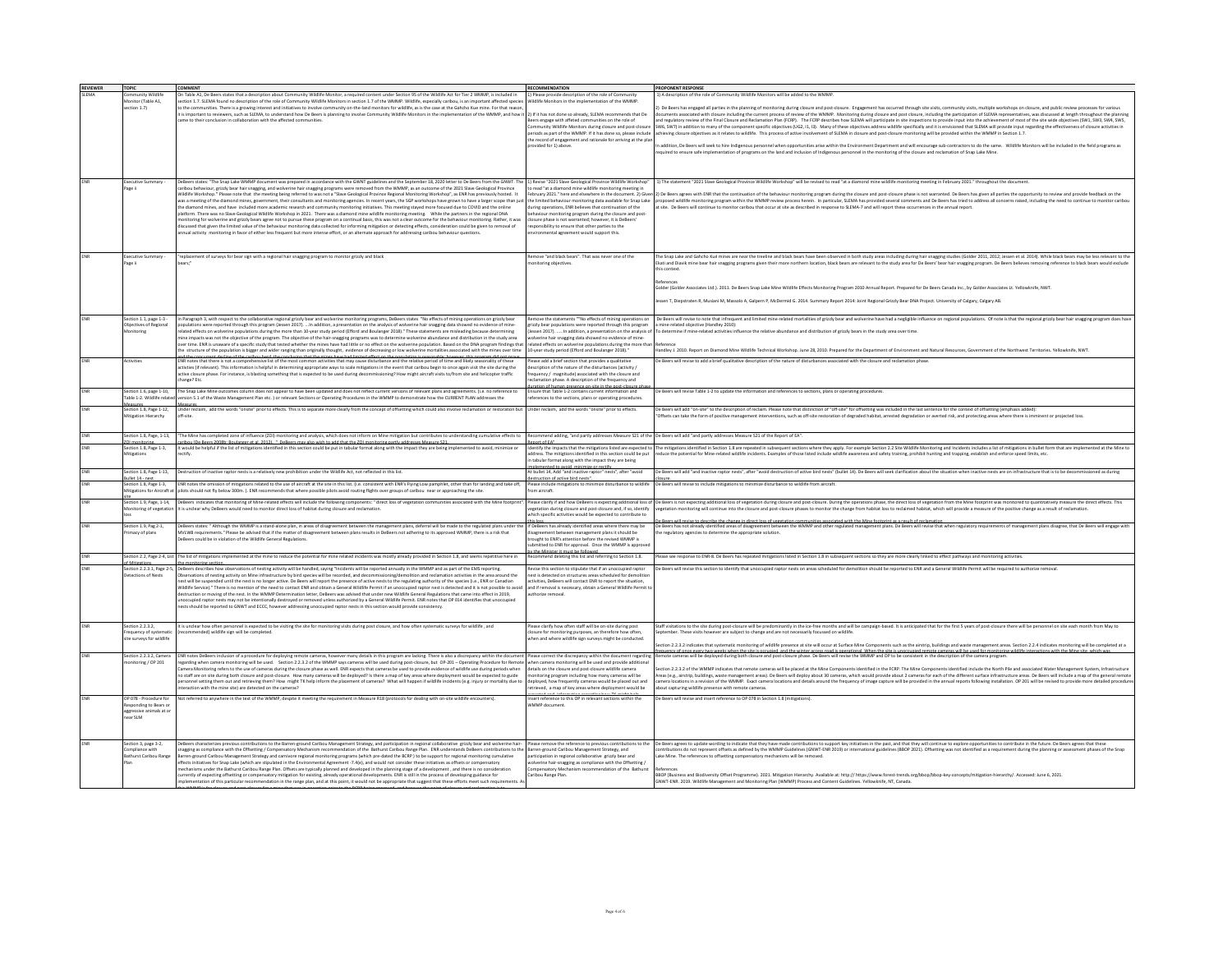| <b>REVIEWER</b> | <b>TOPIC</b>              | COMMENT                                                                                                                                                                               | <b>RECOMMENDATION</b>                                                                                            | <b>PROPONENT RESPONSE</b>                                                                                                                                                                                                      |
|-----------------|---------------------------|---------------------------------------------------------------------------------------------------------------------------------------------------------------------------------------|------------------------------------------------------------------------------------------------------------------|--------------------------------------------------------------------------------------------------------------------------------------------------------------------------------------------------------------------------------|
|                 |                           |                                                                                                                                                                                       |                                                                                                                  |                                                                                                                                                                                                                                |
|                 |                           | Management of Wildlife ENR notes that neither the WMMP or the Waste Management Plan, taken together or separately, satisfactorily addresses how adaptive management is used to reduce | Add a section (or sections) to the WMMP that outlines                                                            | Section 2.2.3.2 of the WMMP identifies that the inspections of waste management areas will record the presence of wildlife attractants to determine the effectiveness of the Waste Management Plan. De Beers will revise to ad |
|                 | ttraction                 | attraction of wildlife. ENR acknowledges that many of the procedures for managing waste to minimize wildlife attraction are contained in Version 5.1 of the Waste                     | aptive waste management specifically as it relates to                                                            | information specifying that should the inspections find misdirected waste, wildlife attractants (food waste in particular), or should observations of wildlife, wildlife sign, or wildlife incidents point to problems in the  |
|                 |                           | nagement Plan, however, it is unclear how compliance and presence of wildlife are monitored to identify when and how additional monitoring or mitigation actions are                  | ucing wildlife attraction. This would include summarizing o                                                      | ess, immediate corrective actions will be taken or delegated by Environment staff. For example, a corrective action may include that monitors may remove misdirected waste at the time of inspectior                           |
|                 |                           | ecessary to prevent problems or address them as they arise. While the Waste Management Plan provides more details on actual handling of waste, ENR notes that there are               | erence to specific section of the Waste Management Plan                                                          |                                                                                                                                                                                                                                |
|                 |                           |                                                                                                                                                                                       |                                                                                                                  |                                                                                                                                                                                                                                |
|                 |                           | few details provided regarding waste audits and wildlife inspections and how they might trigger either increased monitoring or increased mitigation actions. ENR notes that           | well as a framework for linking monitoring of waste stream                                                       |                                                                                                                                                                                                                                |
|                 |                           | .<br>Section 5.3 of OP 014 (Environmental Inspections) identifies that the environmental technician will inspect waste storage area every 2 weeks. ENR is concerned that this is not  | mpliance, wildlife surveillance around waste management                                                          |                                                                                                                                                                                                                                |
|                 |                           | equent enough to provide an early warning sign of potential wildlife attraction issues. It is also unclear whether systematic surveys for wildlife sign in and around waste           | areas, thresholds for action and specific mitigations to be                                                      |                                                                                                                                                                                                                                |
|                 |                           | storage areas occur at that time. Waste storage areas should be systematically inspected for waste stream compliance and wildlife sign on a twice weekly basis. There is also         | dertaken. Waste storage areas should be systematically                                                           |                                                                                                                                                                                                                                |
|                 |                           | ttle information provided about what actions are taken when mis-directed waste or wildlife sign (above threshold) are identified on surveys, or what thresholds are in place          | spected for waste stream compliance and wildlife sign on a                                                       |                                                                                                                                                                                                                                |
|                 |                           |                                                                                                                                                                                       |                                                                                                                  |                                                                                                                                                                                                                                |
|                 |                           | to trigger such actions (e.g. observations of non-compliant waste types? sign of large carnivores nearby? noted increase in wildlife sign overall?). In order for ENR to assess       | ice weekly basis                                                                                                 |                                                                                                                                                                                                                                |
|                 |                           | hether the approach meets Measure R17, the WMMP should have a section that outlines and refers to the salient points in the Waste Management Plan that are particula                  |                                                                                                                  |                                                                                                                                                                                                                                |
|                 |                           | rtinent to preventing, detecting and reducing wildlife attraction.                                                                                                                    |                                                                                                                  |                                                                                                                                                                                                                                |
|                 |                           |                                                                                                                                                                                       |                                                                                                                  |                                                                                                                                                                                                                                |
|                 |                           |                                                                                                                                                                                       |                                                                                                                  |                                                                                                                                                                                                                                |
|                 |                           |                                                                                                                                                                                       |                                                                                                                  |                                                                                                                                                                                                                                |
|                 |                           |                                                                                                                                                                                       |                                                                                                                  |                                                                                                                                                                                                                                |
|                 | ection 3, Page 3-2,       | ENR has been unable to identify how Measure R13, which requires a Caribou Protection Plan, has been addressed in the document. The main objective of this measure is to               | NR requires DeBeers to develop a section in the WMMP to                                                          | De Beers will add a Caribou Protection Plan section into the Tier 2 WMMP to address Measure R13. De Beers will incorporate information from the 2008 WMP and update with MCCMs that identify how approaching caribou will be d |
|                 | ditigations to reduce     | educe sensory disturbance to caribou. The wording of the measure is consistent with the recommendation made in the ENR's letter of September 18, 2020 that DeBeers                    | ecifically and concurrently address Measure R13 and be                                                           | dentify trigger levels to initiate action, and describe the tiered mitigations that may be undertaken to avoid and reduce sensory disturbance to caribou from closure operations                                               |
|                 | ensory disturbance to     | work with ENR to develop site-specific Mobile Caribou Conservation Measures as identified in the Bathurst Caribou Range Plan. ENR is currently developing guidelines for              | isistent with the BCRP recommendations for Mobile                                                                |                                                                                                                                                                                                                                |
|                 | ribou                     | maller operations that we can discuss with you. For project-specific equivalents developed for larger operations, DeBeers may refer to the Caribou Road Mitigation Plan               | aribou Conservation Measures that identifies to a) how                                                           |                                                                                                                                                                                                                                |
|                 |                           | which is Appendix C of the approved Jay Project WEMP at the Ekati Mine and Section 7.1.5.2 of the Wildlife Mitigation and Monitoring Plan for Sabina Gold & Silver Corp's             | roaching caribou will be detected, b) identify trigger lev                                                       |                                                                                                                                                                                                                                |
|                 |                           |                                                                                                                                                                                       | initiate action and c) tiered mitigations that may be                                                            |                                                                                                                                                                                                                                |
|                 |                           | Back River Project. As Snap Lake is located in the core range of the Bathurst herd, this will be a necessary component of an approved WMMP.                                           |                                                                                                                  |                                                                                                                                                                                                                                |
|                 |                           |                                                                                                                                                                                       | indertaken to avoid and reduce sensory disturbance to                                                            |                                                                                                                                                                                                                                |
|                 |                           |                                                                                                                                                                                       | aribou from closure operations.                                                                                  |                                                                                                                                                                                                                                |
|                 |                           |                                                                                                                                                                                       |                                                                                                                  |                                                                                                                                                                                                                                |
|                 |                           |                                                                                                                                                                                       |                                                                                                                  |                                                                                                                                                                                                                                |
| ENR             | ection 3, Page 3-2, ZOI   | Section 3.1.1.5 states that to determine if a caribou 201 changes in relation to mine activity " Regression or other similar statistical models will be used to evaluate changes in   | To the extent that sample sizes allow, 201 estimates should                                                      | De Beers will include annual 201 estimates for years where sample sizes are sufficient. De Beers would like to note that the time or season of the point estimate (if statistically achievable) may change across years depend |
|                 |                           | 201 in relation to mining activity and natural factors. Mechanism(s) causing such changes are uncertain and likely related to sources of sensory disturbance operating                | generated for every year that sample sizes allow, and                                                            | pulation size (i.e., currently, caribou are more frequently around the mines during winter than during post-calving, but when population increases again, we may get point estimates for summer/autumn). The point estimate ma |
|                 |                           | multaneously. Therefore, this monitoring does not directly inform on mitigation but is used to fill an information gap. Activity at the Mine site during the                          | alysis methods will follow recommedations in the most                                                            | sistent with respect to season from year to year and this will influence the comprehensive analysis at the end of closure and post-closure.                                                                                    |
|                 |                           | commissioning/demolition period of closure is anticipated to be similar to construction and less than during operation and care and maintenance. De Beers will complete               | rrent ZOI guidance. ZOI estimates will be provided within                                                        |                                                                                                                                                                                                                                |
|                 |                           | nalysis of collar data at the end of the closure (1996 to end of closure), and once during post-closure (1996 to post-closure), depending on availability of collar data in the       | prehensive WMMP reports provided at the end of closure                                                           | The methods used for 201 analysis have varied over time, so De Beers' view is that the analysis should not be prescriptive of what will be done multiple years into the future. For example, the assumptions of 201 analyses w |
|                 |                           |                                                                                                                                                                                       | ind of post-closure.                                                                                             |                                                                                                                                                                                                                                |
|                 |                           | Mine study area." 201 monitoring is part of effects monitoring, and helps to quantify effects of mining on caribou, and partly satisfied Measure \$21. ENR agrees with the            |                                                                                                                  | the 2021 diamond mine wildlife meeting and to date the assumptions of recommended analyses in the ZOI guidelines have not been demonstrated to be valid. In the absence of valid assumptions there is uncertainty as to whethe |
|                 |                           | oposal that ZOI analyses be conducted once at the end closure and again during post-closure. ENR believes that this analysis should be contained within comprehensive                 |                                                                                                                  | pothesis of no 201 has been incorrectly rejected. If future examination of assumptions determines they are invalid then the analysis recommendations in the 201 guidelines should be reconsidered. De Beers will use an approp |
|                 |                           | MMP reports completed at the end of closure and at the end of post-closure that provide more in depth analysis of the data sets accumulated over the years, summarize                 |                                                                                                                  | tifically defensible analysis                                                                                                                                                                                                  |
| ENR             | ection 6.0 Reporting      | DeBeers proposes that " A report on the WMMP during the calendar year will be vailable for regultory review in March of the following year and will follow article 7.4 of the         | In addition to the annual WWMP reports, DeBeers should                                                           | De Beers is open to meeting with ENR to discuss reporting schedule options.                                                                                                                                                    |
|                 |                           |                                                                                                                                                                                       |                                                                                                                  |                                                                                                                                                                                                                                |
|                 |                           | onmental Agreement and that each year the report will summarize the cumulative data and analyses from baseline through present." DeBeers then states " Experience                     | vide a comprehensive WMMP report once at the end of                                                              |                                                                                                                                                                                                                                |
|                 |                           | as shown that significant patterns associated with effects from mining operations and natural factors are typically not apparent with data collected during one- or two-year          | sure and again at the end of post-closure to provide more                                                        |                                                                                                                                                                                                                                |
|                 |                           | eriods. However, if significant results are obtained within the short-term, then a discussion of these results will be provided annually. All results will be discussed in the        | depth analyses of the datasets and discuss final conclusion                                                      |                                                                                                                                                                                                                                |
|                 |                           | context of predictions made in the EAR (De Beers 2002a) and relative to potential environmental significance." ENR notes there is no mention of comprehensive reporting to            | and lessons learned. ENR would like to meet with Debeers to                                                      |                                                                                                                                                                                                                                |
|                 |                           | de more in depth analysis of the data sets accumulated over the years, summarize lessons learned or highlight the most significant findings over the year                             | cuss reporting schedule options and alignment in the                                                             |                                                                                                                                                                                                                                |
|                 |                           |                                                                                                                                                                                       |                                                                                                                  |                                                                                                                                                                                                                                |
|                 |                           |                                                                                                                                                                                       | ntext of other reporting requirements (i.e. water licence                                                        |                                                                                                                                                                                                                                |
| ENF             | Reporting of Incidents to |                                                                                                                                                                                       | Incident Report should be completed for all wildlife                                                             | Acknowledger                                                                                                                                                                                                                   |
|                 |                           |                                                                                                                                                                                       | terrent actions taken and submitted to ENR. Blank incide                                                         |                                                                                                                                                                                                                                |
|                 |                           |                                                                                                                                                                                       |                                                                                                                  |                                                                                                                                                                                                                                |
|                 |                           |                                                                                                                                                                                       | eport forms can be downloaded from the following link:                                                           |                                                                                                                                                                                                                                |
|                 |                           |                                                                                                                                                                                       | ttps://www.enr.gov.nt.ca/sites/enr/files/resources/sample                                                        |                                                                                                                                                                                                                                |
|                 |                           |                                                                                                                                                                                       |                                                                                                                  |                                                                                                                                                                                                                                |
| ENF             | OP 194 & OP 078           | The OPs dealing with deterrence and handling of aggressive animals are at times redundant, unclear and improperly titled for anyone seeking operational guidance. For                 | eers should reorganize the content of the OPs and choose                                                         | De Beers will review the OPs and reorganize/revise the content as needed and as committed to above in relation to SLEMA comments                                                                                               |
|                 | eterrence & handling      | stance, it is not clear whether OP 194 is primarily focused on bears or on caribou. The title refers to "bear deterrents". But there are deterrence techniques for both bears         | title that reflects what is actually found within it. Include                                                    |                                                                                                                                                                                                                                |
|                 | ggressive animals         | and caribou. Yet, the objective of the OP refers to caribou and not bears. ENR acknowledges that there may be common elements to approaching deterrence regardless of                 | re guidance for situations in which deterrence of caribou                                                        |                                                                                                                                                                                                                                |
|                 |                           | pecies, however, the specifics in the approach will not be the same for caribou as for bears. OP 194 refers to OP-0193 on bear deterrents, but that is not provided in the            | ould be warranted. The primary mitigation is to avoid                                                            |                                                                                                                                                                                                                                |
|                 |                           | cument. Section 5.3.1 of Op 194 refers to OP-0193 on Bear Deterrents, but there is no OP 193.                                                                                         | sturbing caribou. They should be deterred using herding if                                                       |                                                                                                                                                                                                                                |
|                 |                           |                                                                                                                                                                                       | ere is an immediate safety concern for people or the anin                                                        |                                                                                                                                                                                                                                |
|                 |                           |                                                                                                                                                                                       |                                                                                                                  |                                                                                                                                                                                                                                |
| <b>FNR</b>      |                           | Data on traffic levels on the winter spur road at a temporal scale that is useful as a co-variate in other analyses (201, wildlife incidents, caribou movements through the area,     | NR recommends that Snap Lake report daily traffic level                                                          | De Beers will provide mine-related traffic levels for the winter access road. De Beers will consider adding a remote camera and/or traffic counter at the junction with the TCWR to record daily public use of the Snap Lake M |
|                 | P-DOP 001 - Effects of    | during active closure would facilitate investigation of the effects of the winter road. ENR suggests either expanding the scope of Winter Road Wildlife and Public Use                | sublic and project-related) for its winter spur road in its                                                      | road, and will update Section 2.2.3.2 to reflect that addition                                                                                                                                                                 |
|                 | e winter road             | rveillance program (EP-DOP 001) to include traffic monitoring, or adding details in the WMMP about how this is currently collected and reported.                                      |                                                                                                                  |                                                                                                                                                                                                                                |
| ENR             |                           |                                                                                                                                                                                       | ix the discrepancy regarding frequency of winter road                                                            | De Beers will revise the discrepancy in EP-DOP 001 regarding frequency of winter road surveillance.                                                                                                                            |
|                 | P-DOP 001 - Frequent      |                                                                                                                                                                                       | reillance in EP-DOP 001                                                                                          |                                                                                                                                                                                                                                |
|                 | f winter road             | his OP provides conflicting information regarding the frequency of winter road inspections. Under Scope, the OP identified that security personnel will patrol the winter ro          |                                                                                                                  |                                                                                                                                                                                                                                |
|                 | surveillance              | once every two weeks. Under Section 3.1, states the Security Contractor is performing daily surveillance. ENR recommends that daily surveillance is appropriate                       |                                                                                                                  |                                                                                                                                                                                                                                |
| ENR             | nsitive times for         | ENR has been unabe to locte information regrding sensitive times for various widlife species                                                                                          | lease include information on senstive times for widlife                                                          | De Beers will add additional information in Section 1.5 about sensitive times for wildlife species of concern that are monitored as part of the WMMP commitments                                                               |
|                 | ildlife.                  |                                                                                                                                                                                       |                                                                                                                  |                                                                                                                                                                                                                                |
| ENR             | ifficult to locate SOPs   | here is no list of SOPs available in the WMMP to demonstrate which ones are available and the order they are in to make them easier to find.                                          | pecies that staff are expected to monitor for.<br>Please provide a Table of Contents or List of the SOPs as well | De Beers will add a table of contents in an appendix of SOPs.                                                                                                                                                                  |
|                 |                           |                                                                                                                                                                                       | ithin the text to the ap                                                                                         |                                                                                                                                                                                                                                |
| ECCC            | <b>Species of Concern</b> | Table 1-1 (Species of Concern for the Snap Lake Mine, Potential Effects, and Related Monitoring Components in the Wildlife Management and                                             |                                                                                                                  | ECCC recommends Table 1-1 be updated to include De Beers will update Table 1-1 to add additional species at risk observed or expected in the wildlife regional study area to the Tier 2 WMMP, as identified in the 2020 WWHPP  |
|                 |                           |                                                                                                                                                                                       |                                                                                                                  |                                                                                                                                                                                                                                |
|                 |                           | fonitoring Program) lists all of the species of concern for the Snap Lake Mine.                                                                                                       | hank swallow, harn swallow, red-necked nhalarone                                                                 |                                                                                                                                                                                                                                |
|                 | Table 1-1: Species o      | ECCC notes further species that have been observed on site in the past:                                                                                                               | lesser vellowlegs and Harris's sparrow, including                                                                |                                                                                                                                                                                                                                |
|                 | Concern for the Snap      | Both bank and barn swallow are listed as "Threatened" under the Species at Risk Act since November 2017.                                                                              | the mitigation and monitoring measures to avoid or                                                               |                                                                                                                                                                                                                                |
|                 |                           |                                                                                                                                                                                       |                                                                                                                  |                                                                                                                                                                                                                                |
|                 | Lake Mine, Potentia       |                                                                                                                                                                                       | lessen effects of the mine.                                                                                      |                                                                                                                                                                                                                                |
|                 | Effects, and Related      | Red-necked phalarope was listed as "Special Concern" under Species at Risk Act in 2019.                                                                                               |                                                                                                                  |                                                                                                                                                                                                                                |
|                 | Monitoring                |                                                                                                                                                                                       |                                                                                                                  |                                                                                                                                                                                                                                |
|                 | Components in the         | Lesser yellowlegs was recently assessed by COSEWIC as "Threatened" in November 2020.                                                                                                  |                                                                                                                  |                                                                                                                                                                                                                                |
|                 | Wildlife                  |                                                                                                                                                                                       |                                                                                                                  |                                                                                                                                                                                                                                |
|                 |                           |                                                                                                                                                                                       |                                                                                                                  |                                                                                                                                                                                                                                |
|                 | Management and            | Harris's sparrow was assessed by COSEWIC as "Special Concern" in April 2017.                                                                                                          |                                                                                                                  |                                                                                                                                                                                                                                |
|                 | <b>Monitoring Program</b> |                                                                                                                                                                                       |                                                                                                                  |                                                                                                                                                                                                                                |
|                 |                           | Lesser yellowlegs was recently assessed by COSEWIC as "Threatened" in November 2020.                                                                                                  |                                                                                                                  |                                                                                                                                                                                                                                |
|                 | Snap Lake Mine            |                                                                                                                                                                                       |                                                                                                                  |                                                                                                                                                                                                                                |
|                 |                           |                                                                                                                                                                                       |                                                                                                                  |                                                                                                                                                                                                                                |
|                 | Wildlife and Wildlife     | Harris's sparrow was assessed by COSEWIC as "Special Concern" in April 2017.                                                                                                          |                                                                                                                  |                                                                                                                                                                                                                                |
|                 | <b>Jabitat Protection</b> |                                                                                                                                                                                       |                                                                                                                  |                                                                                                                                                                                                                                |
|                 | Plan -2019 Annual         |                                                                                                                                                                                       |                                                                                                                  |                                                                                                                                                                                                                                |
|                 |                           |                                                                                                                                                                                       |                                                                                                                  |                                                                                                                                                                                                                                |
|                 | Report                    |                                                                                                                                                                                       |                                                                                                                  |                                                                                                                                                                                                                                |
|                 |                           |                                                                                                                                                                                       |                                                                                                                  |                                                                                                                                                                                                                                |
|                 |                           |                                                                                                                                                                                       |                                                                                                                  |                                                                                                                                                                                                                                |
|                 |                           |                                                                                                                                                                                       |                                                                                                                  |                                                                                                                                                                                                                                |
|                 |                           |                                                                                                                                                                                       |                                                                                                                  |                                                                                                                                                                                                                                |
|                 |                           |                                                                                                                                                                                       |                                                                                                                  |                                                                                                                                                                                                                                |
|                 |                           |                                                                                                                                                                                       |                                                                                                                  |                                                                                                                                                                                                                                |
|                 |                           |                                                                                                                                                                                       |                                                                                                                  |                                                                                                                                                                                                                                |
| ECCC            | Distribution List         | The Proponent has stated "for all components of the WMMP, the study designs, field methods, and data collection techniques will be reviewed                                           | ECCC recommends De Beer's update their annual                                                                    | De Beers will update the annual distribution list to include ECCC.                                                                                                                                                             |
|                 |                           | n an ongoing basis by De Beers, their environmental consultants, SLEMA, government biologists, and regulators."                                                                       | stribution list to include ECCC.                                                                                 |                                                                                                                                                                                                                                |
|                 | Section 5: Quality        |                                                                                                                                                                                       |                                                                                                                  |                                                                                                                                                                                                                                |
|                 | Assurance/Ouality         |                                                                                                                                                                                       | Annual reports can be sent to ECCC at                                                                            |                                                                                                                                                                                                                                |
|                 |                           | ECCC has jurisdiction for wildlife under the Migratory Birds Convention Act and federal Species at Risk Act but is not included on Snap Lake                                          |                                                                                                                  |                                                                                                                                                                                                                                |
|                 | Control Procedures        | Mine's annual report distribution list                                                                                                                                                | EANorthNWT@ec.gc.ca                                                                                              |                                                                                                                                                                                                                                |
|                 |                           |                                                                                                                                                                                       |                                                                                                                  |                                                                                                                                                                                                                                |
|                 | ection 6: Reportin        |                                                                                                                                                                                       |                                                                                                                  |                                                                                                                                                                                                                                |
| ECCC            | <b>Incident Reporting</b> |                                                                                                                                                                                       |                                                                                                                  |                                                                                                                                                                                                                                |
|                 |                           | The Proponent states "incidents will be reported annually in the WMMP and as part of the EMS reporting."                                                                              |                                                                                                                  | ECCC recommends that a section identifying who to De Beers thanks ECCC for providing contact details and will add a 'Contacts' section for reporting wildlife incidents and/or mortalities. De Beers will include ECCC CWS' co |
|                 |                           |                                                                                                                                                                                       | contact to report wildlife incidents and/or                                                                      |                                                                                                                                                                                                                                |
|                 | Section 2.2.3.1:          | The WMMP does not contain a section for contacts to report wildlife incidents and/or mortalities.                                                                                     | nortalities be added to the WMMP and reviewed                                                                    |                                                                                                                                                                                                                                |
|                 | Wildlife Incidents        |                                                                                                                                                                                       | periodically to ensure that the appropriate contacts                                                             |                                                                                                                                                                                                                                |
|                 |                           |                                                                                                                                                                                       | are reached directly and to reduce potential delays                                                              |                                                                                                                                                                                                                                |
|                 |                           |                                                                                                                                                                                       |                                                                                                                  |                                                                                                                                                                                                                                |
|                 |                           |                                                                                                                                                                                       | in receiving advice                                                                                              |                                                                                                                                                                                                                                |
|                 |                           |                                                                                                                                                                                       |                                                                                                                  |                                                                                                                                                                                                                                |
|                 |                           |                                                                                                                                                                                       | ECCC's Canadian Wildlife Service and Wildlife                                                                    |                                                                                                                                                                                                                                |
|                 |                           |                                                                                                                                                                                       |                                                                                                                  |                                                                                                                                                                                                                                |
|                 |                           |                                                                                                                                                                                       | Enforcement can be contacted at:                                                                                 |                                                                                                                                                                                                                                |
|                 |                           |                                                                                                                                                                                       | cwsnorth-scfnord@ec.gc.ca                                                                                        |                                                                                                                                                                                                                                |
|                 |                           |                                                                                                                                                                                       | dalfnord-wednorth@ec.gc.ca                                                                                       |                                                                                                                                                                                                                                |